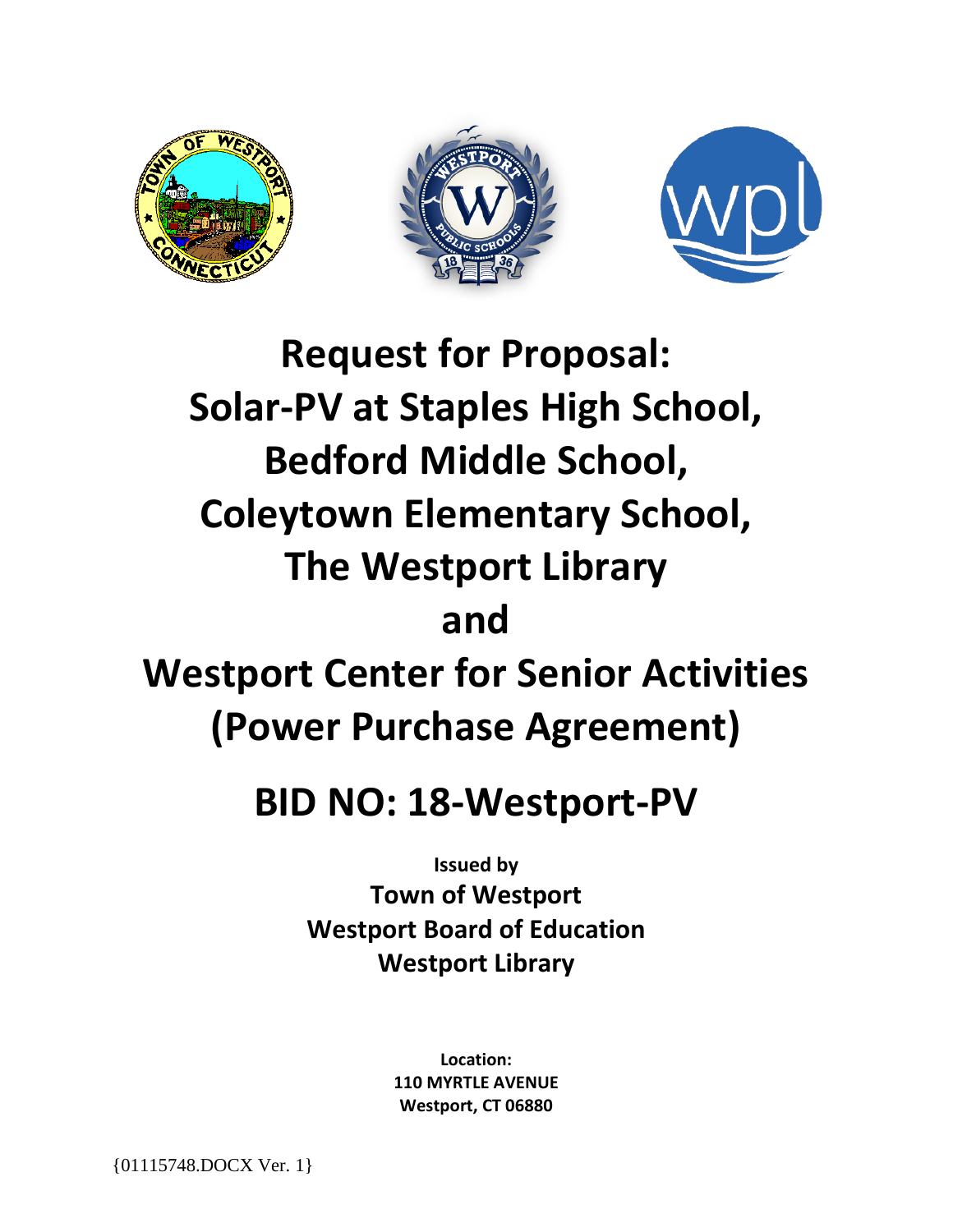## **04/20/2018**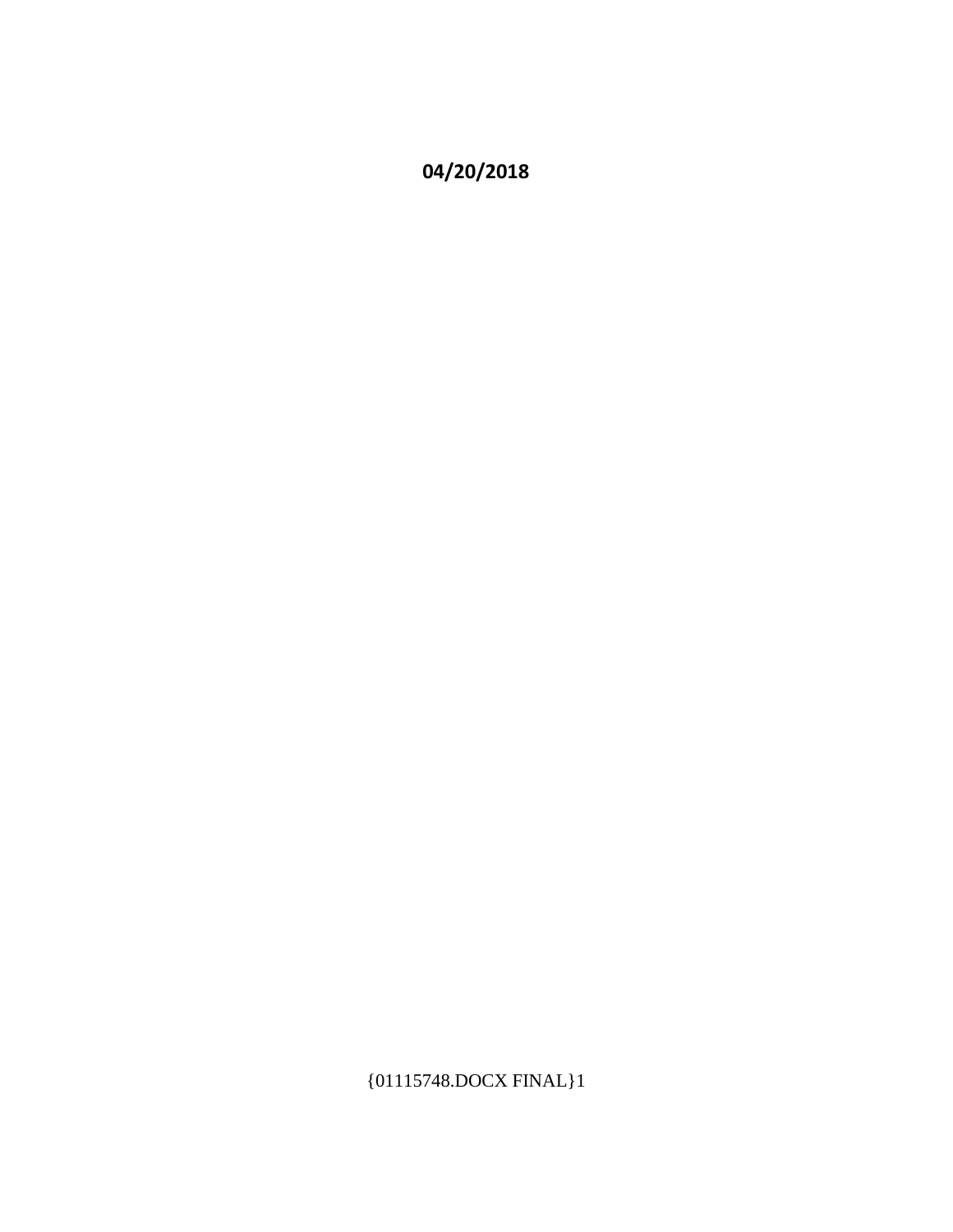#### *Introduction*

The Town of Westport, Westport Public Schools, & the Westport Library ("WESTPORT") together are issuing this Request for Proposals ("RFP") to obtain electricity derived from photovoltaic (PV) energy sources. WESTPORT wishes to price the purchase of solar-generated electricity under a long-term Power Purchase Agreement ("PPA").

WESTPORT's goals with this RFP are: to save money, to give long-term transparency for a portion of WESTPORT's energy costs, to comply with the Westport Town Plan of Conservation & Development, to take incremental steps towards WESTPORT's goal of a net-zero community by 2050 by reducing WESTPORT's carbon emissions levels via harvesting and utilizing renewable forms of energy.

#### *RFP Administration*

There are three separate Town departments/organizations that are releasing this one RFP. In addition, the Planning and Zoning Commission must approve all ground-mount systems. While it is possible for each entity to pick different vendors, the expectation is that one award will be given to build solar PV for all sites. The RFP process is being managed by the Westport Green Task Force (GTF) with the lead administrator being Elio Longo, Director of Finances for the Westport School system. Mr. Longo will direct all questions from potential bidders to the GTF, and provide updates as necessary during the bidding process. Any RFP-related updates shall be provided to the list of participants as documented at the pre-proposal site visit. The preferred avenue for communication is via email unless stated otherwise. All emails should go to Elio Longo, [elongo@westportps.org,](mailto:elongo@westportps.org) and copy to GTF@westportct.gov.

#### **Timeline for RFP process**

Time is of the essence in this process. We have been awarded a site for most of the Eversource small ZREC applications, and a medium ZREC for Staples High School (SHS). We have thus adopted the following aggressive time table.

| RFP issue date                                                      | 04/20/2018                                  |
|---------------------------------------------------------------------|---------------------------------------------|
| <b>Site Visit</b>                                                   | 05/01/2018 (8:30 am)                        |
| <b>Deadline for Questions</b>                                       | 05/04/2018 (10:30am)                        |
| Responses to Questions Published                                    | 05/09/2018 (4pm)                            |
| RFP due date                                                        | 05/16/2018 (10:30 am)                       |
| Interviews with shortlist and Vendor Selection 05/31/2018 (Week of) |                                             |
| Contract negotiations completed                                     | Month of June 2018 (as soon as practicable) |
| Installation                                                        | As soon as practicable                      |
|                                                                     |                                             |

\*ZREC Contract Delivery Term Start Dates: 04/01/2018(*Library, Coley El, Westport Center*  {01115748.DOCX FINAL}2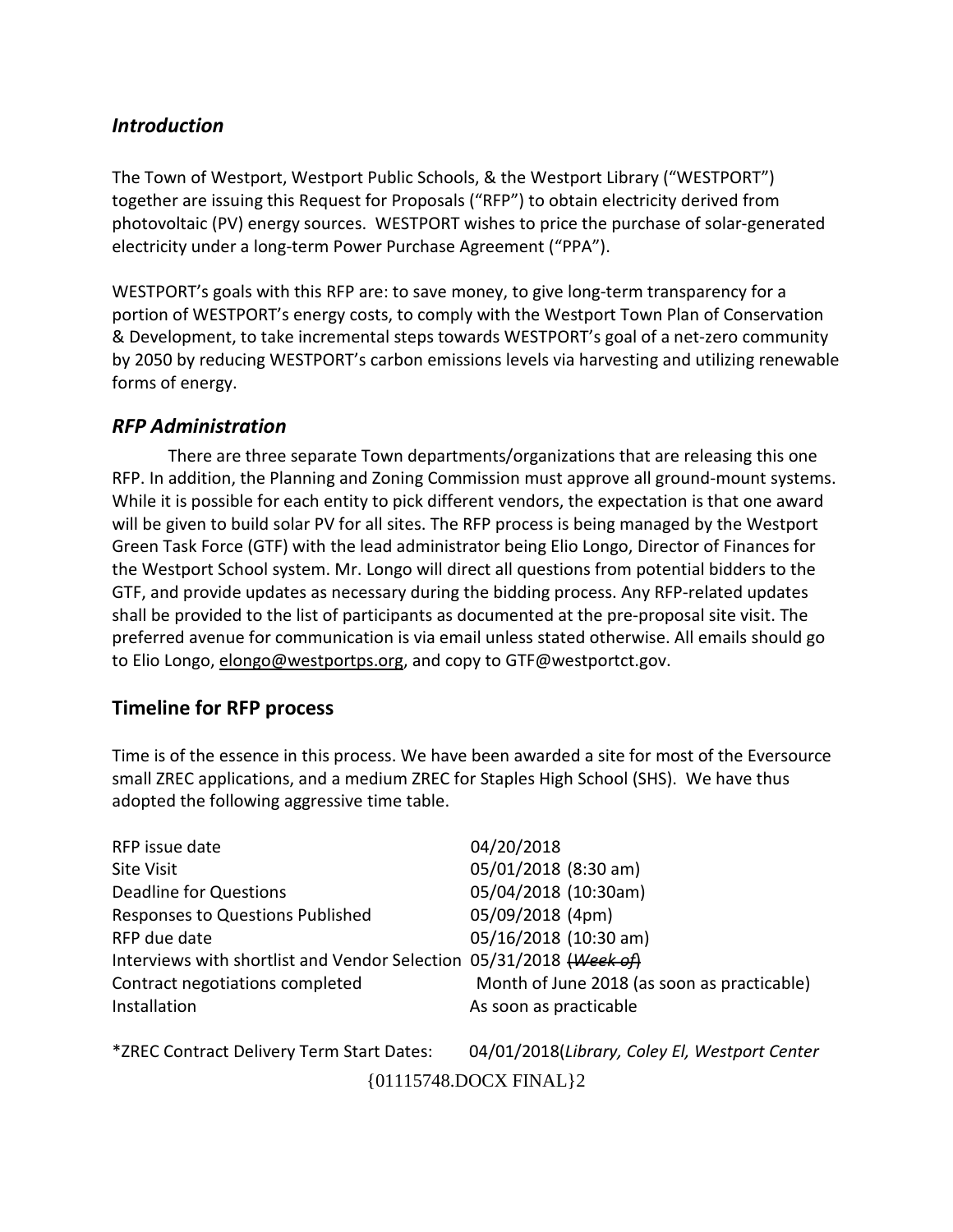*for Senior Activities, and Staples Small ZRECs*) 10/01/2018(*Staples Medium ZRECs*) As soon as practicable (SHS large ZREC)

#### *Site Visit*

A MANDATORY site visit will be held Tuesday, May 1, 2018 at 8:30am at Staples High School, 70 North Ave, Westport, CT. We request you confirm your plan to attend the site visit by sending an email no later than 4pm on Monday, April 30, 2018 to elongo@westportps.org, with copy to GTF@westportct.gov, with the subject line: *Westport 2018 Solar RFP site visit.* Please include your relevant contact information.

The information on the site visit is as follows:

| Date 05/01/2018                                                             |
|-----------------------------------------------------------------------------|
| Time 08:30 AM                                                               |
| Location Staples High School, 70 North Ave, Westport, CT                    |
| Contact for questions elongo@westportps.org, with copy to Green Task Force, |
| about site visit GTF@westportct.gov.                                        |

There will be an introductory informational meeting including an opportunity to ask questions, followed by a tour of the sites. The tour is expected to be approximately 3 hours.

Note: *Attendees will be required to both sign in and sign out, though they may sign out after the informational meeting and before the site tour.*

#### *Questions*

All questions regarding this RFP including process, procedures, and specifications/development and/or PPA requirements are to be submitted in writing by e-mail and directed to elong[o@westportps.org](mailto:elongo@westportps.org) with the subject **Westport 2018 Solar RFP** with a copy to GTF@westportct.gov.

Proposers are prohibited from contacting WESTPORT employees (*with the exception of Elio Longo as outlined herein, or his designee*), appointed and elected officials, and/or agents concerning this RFP. A proposer's failure to comply with this requirement may result in disqualification. Only statements in writing, issued to all potential respondents by WESTPORT's representative listed above are official and binding. Oral statements by WESTPORT, including oral statements by any official, employee, agent or representative of WESTPORT, are NOT effective to waive or modify any provisions of this RFP, and should not be relied upon by potential proposers.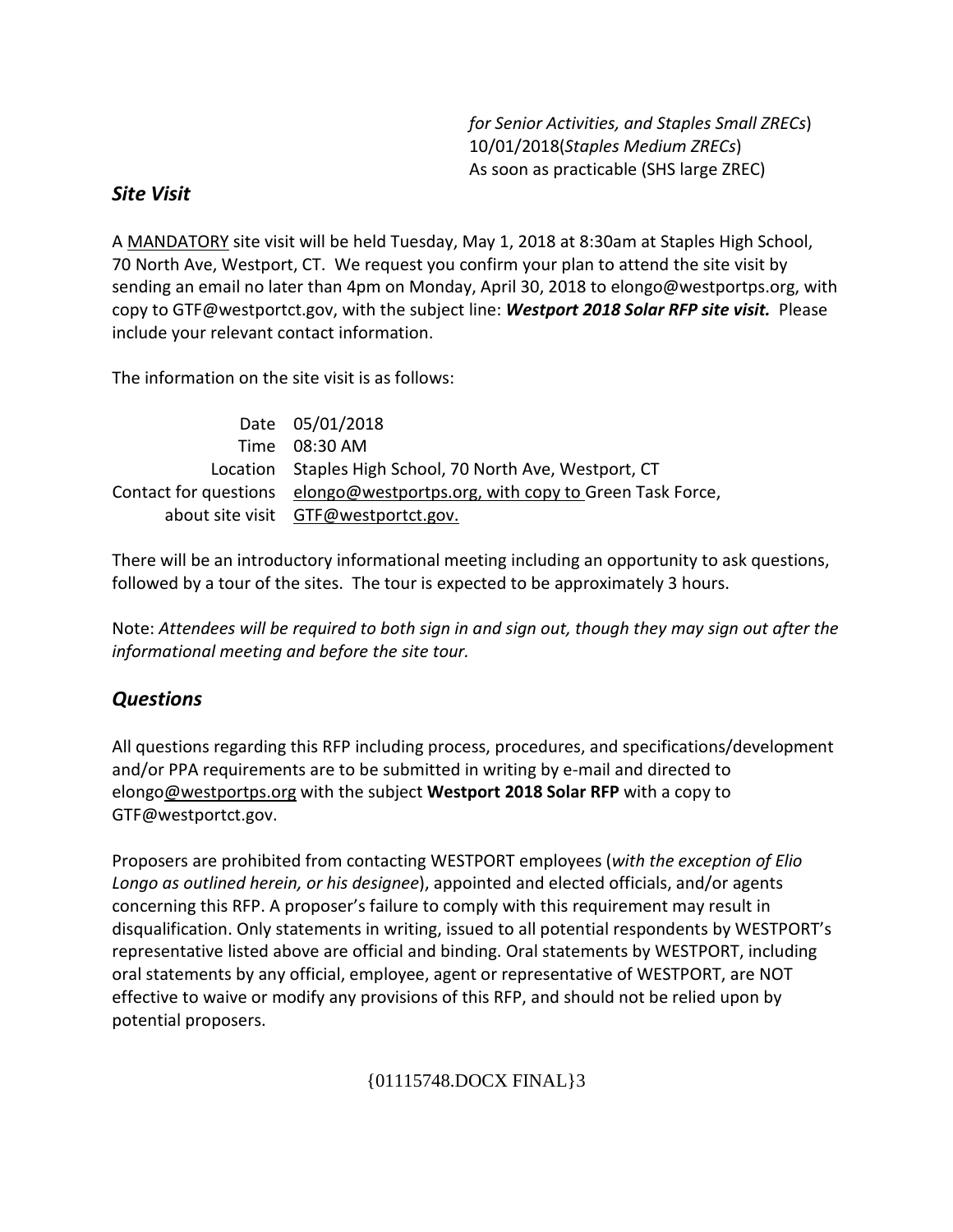All questions should be submitted no later than 05/04/2018 at 10:30am.

Responses to all questions (including those posed at the site visit) shall be published for all potential proposers who have either indicated interest in writing or attended the site visit and signed in. Responses to said questions shall be published no later than 05/09/2018 at 4pm via email to attendees registered at the mandatory site visit.

#### *Required Response Information*

Proposals shall be delivered to WESTPORT no later than 10:30 AM on 05/16, 2018. The proposal should include a cover letter with appropriate contact information and a full proposal. The proposal contents should include all information required for a full evaluation using the criteria we have set forth.

Proposers must submit an electronic copy of the proposal (e.g. usb flash drive, cd-rom, or dvdrom) and 5 hard copies of their proposal in a sealed envelope to:

Elio Longo Director of School Business Operations Westport School System, Room #300 110 Myrtle Avenue Westport, CT 06880

Proposals must be in sealed envelopes and marked with the reference title and the due date and time. The Vendor's name and address must appear on the envelope. Due to the proprietary information in the sealed bids for the upcoming ZREC auction, a public opening of the auction bids will not take place.

In order for a proposal to be evaluated, the following four (4) requirements must be met:

#### **1. Proposals must be received by the due date and time established in the "Timeline for RFP Process."**

Any proposals received after the specified date and time will be disqualified from further evaluation unless the deadline is extended for all proposers via email announcement to parties who attended the site visit.

**2. The cover letter of the proposal must include the signature of a representative authorized to bind the Proposer.**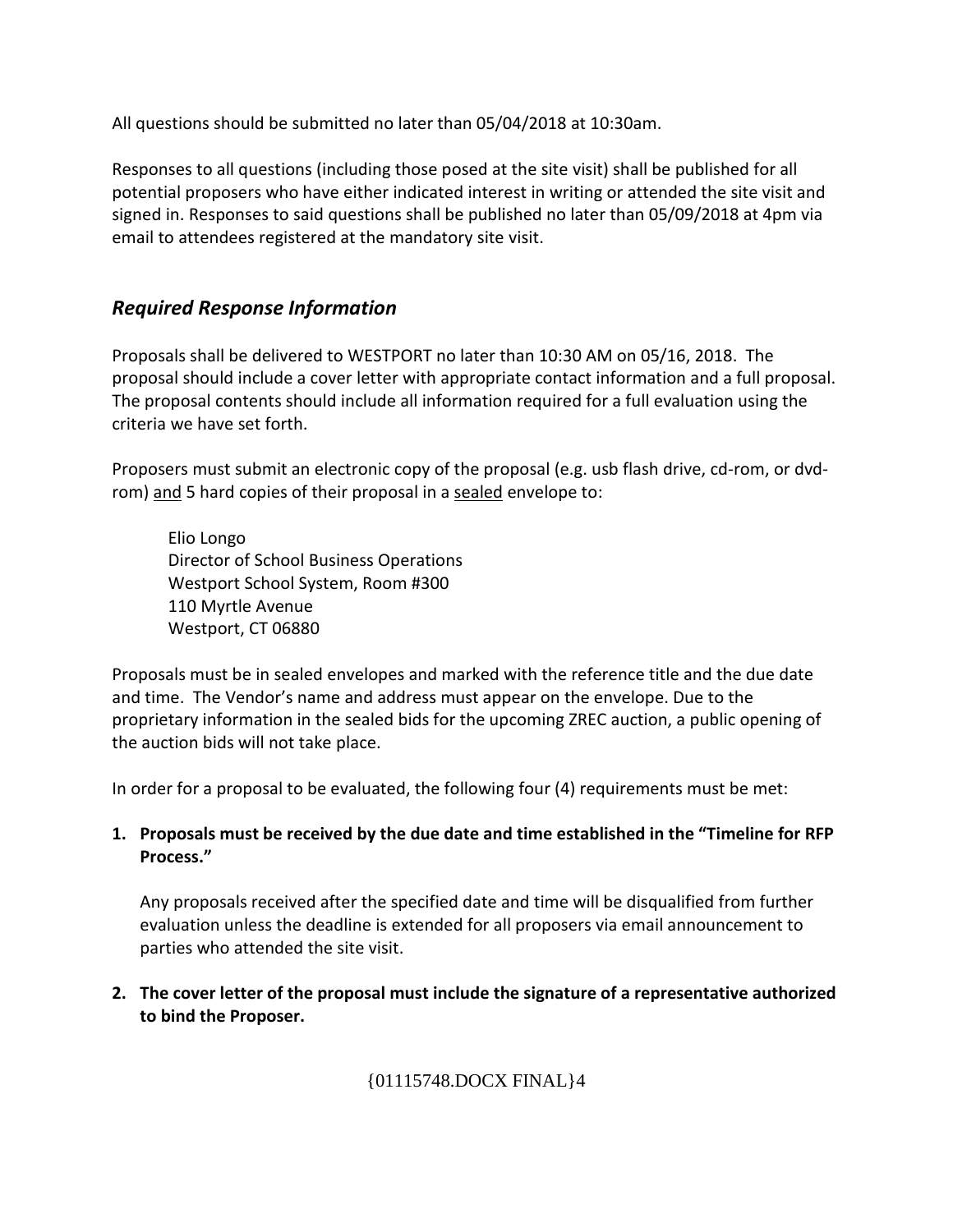- **3. The Proposer must provide all information requested, in the format dictated in the evaluation criteria below.**
- **4. The Proposer must have representation at the mandatory Site Visit. Bids will be checked against the attendee list.**

Failure to meet any of these requirements is grounds for rejecting a proposal.

#### *Selection Committee:*

The Selection Committee will be made up of members of all three entities (Town, Library & BOE) plus members of the Green Task Force. The committee will be advised by members of and advisors to the Westport Green Task Force.

#### *Evaluation Criteria*

We will use the following criteria to rate the proposals received:

#### **1) Financial Qualifications**

A statement of Financial Qualifications is required, fully describing the financing plan. It should include biographies of the team member(s) involved, and information detailing your track record for no less than your past 5 projects.

WESTPORT is looking for a strong track record for financing similar projects, where parties have financing available or a solid record of obtaining financing.

#### **2) Past Project Development**

A project development track record is required including past records of projected and actual schedules, system sizes, locations, and relevant contact information of the clients that can be used for references. A comprehensive listing of all awarded projects in the past two years should be included with sufficient information that will allow the committee to understand the developers' nature, disposition, size, and status. *Note: we are interested in all awarded projects and not just the successful ones.*

#### **3) Nominated Site Plans and Site Development**

As part of your response, we request detailed plans of the solar array(s) that could be installed at the sites. For the envisioned solar gazebos to be utilized for this project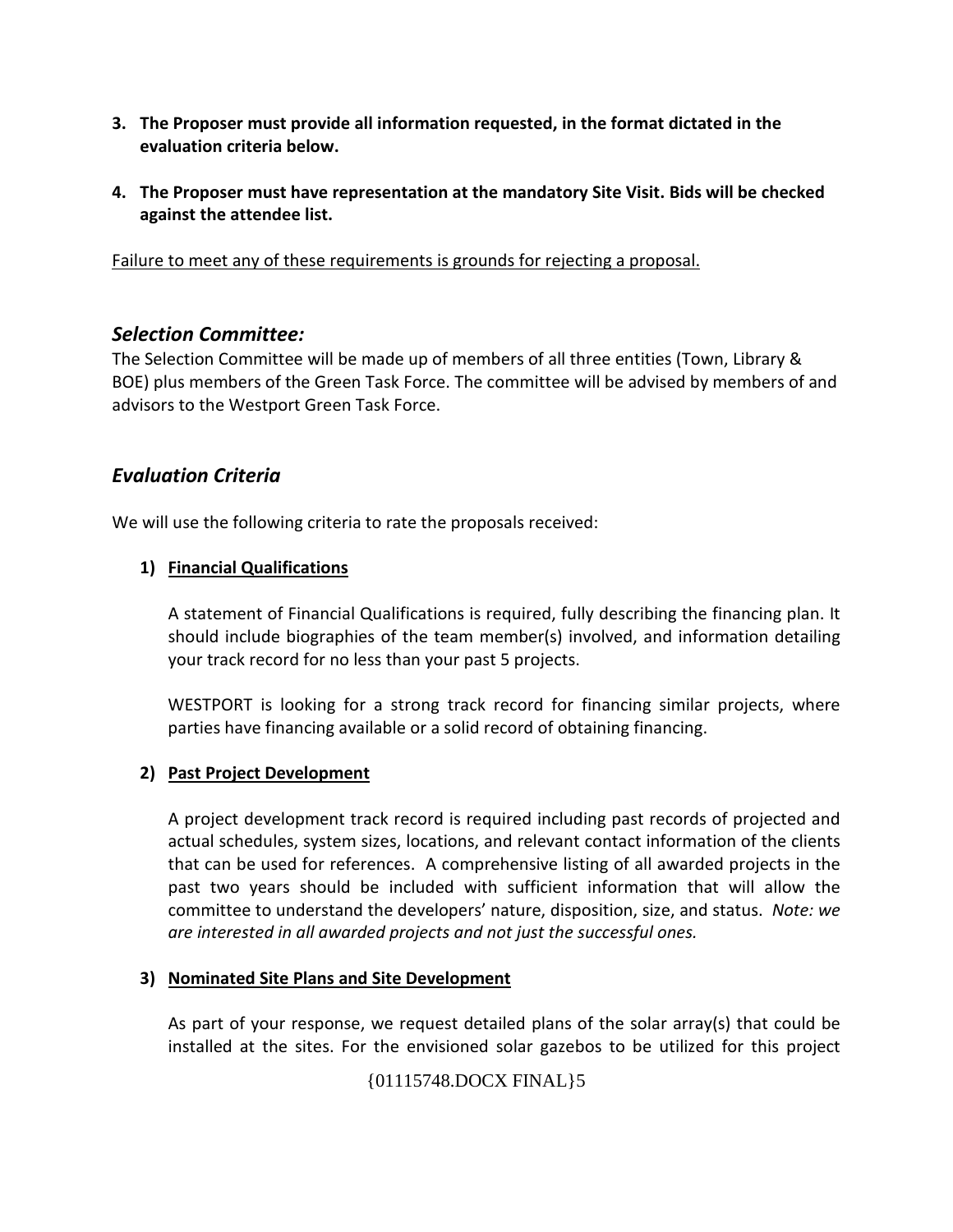there should be NO reduction in parking capacity on site and should include new high efficiency site security lighting and monitoring. Design must enable proper snow removal and ensure the ability to repave/resurface at a later date. Designs that least impact parking capacity will have preference. To the extent possible, the developer will use the current drainage and incorporate any required drainage improvements into the project. The developer is responsible for ALL maintenance of the solar system and supporting structures as part of the PPA.

The developer must include a plan/diagram that shows the locations where it is proposed such solar arrays will be installed and the layout of the arrays. Renderings may help the selection committee in its work evaluating your plans and respondents are encouraged, but not required, to include these.

To the extent possible, each proposed site should also specify system equipment to be installed, including, but not limited to panels, inverters, racking systems, etc. For rooftop systems, respondents must indicate whether the system proposes any penetrations and the historic success/failure ratio for such systems. In addition to any detailed description/narrative, and/or listing of, and/or graphics depicting the proposed development, respondents must complete Appendix D: Proposal Form.

Respondents are encouraged to also include options for EV charging station integration. Please note that these stations should be located on your plan and the impact of adding these systems should be called out as a separate item (i.e. not included in the baseline PPA price).

Respondents must include a proposed project development schedule for the listed sites. Schedules should present milestone dates which reflect an understanding of the local permits and approvals required. Local understanding will be considered in selection.

Site plans must include annual production estimates and relevant guarantees for each year in the PPA term.

The names and contact information of all personnel responsible for project development and deployment must be included. Resumes for key personnel must be included.

#### **4) Pricing and Contract**

As part of your response to this RFP, we request that you complete pricing information for the sites (see Appendix A) with the executed ZREC Contracts (see Appendix B) and include PPA pricing and proposed ZREC bid values for the two systems to be included in the 2018 Medium/Large ZREC auction.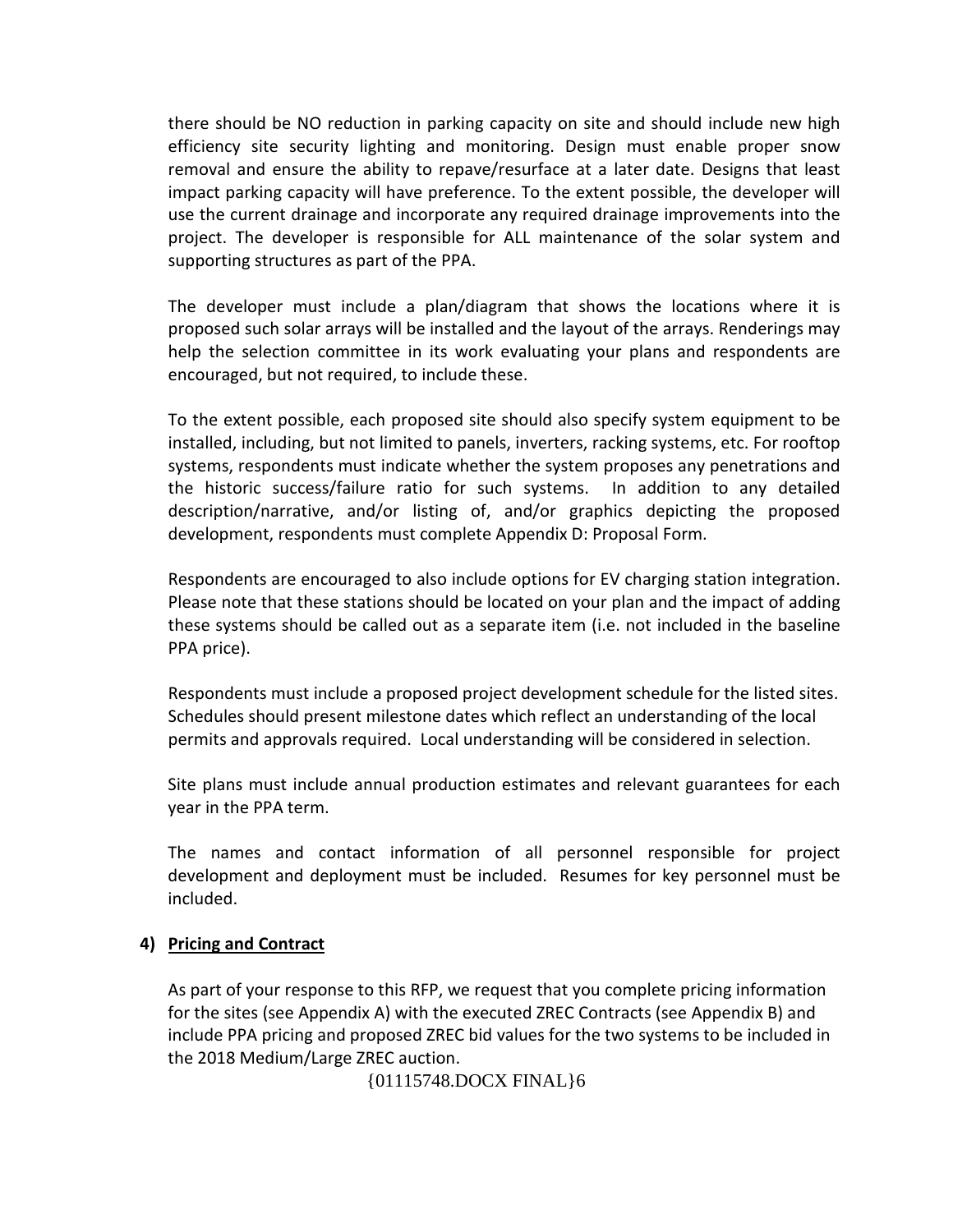In line with WESTPORT's goals, PPAs must demonstrate a cost savings on energy purchased and have no upfront cost. Respondents are strongly encouraged to demonstrate savings as they relate to both usage and if applicable, delivery.

In addition to PPA terms, respondents must identify the cost of construction for the project.

Respondents agree to a minimum price lock of 90 (ninety) days as a consideration of responding to this RFP.

A sample contract must be included in the proposal as a starting point for negotiations. Contract terms are an important but not an exclusive part of the selection criteria.

WESTPORT requires provisions related to purchase options (*it is suggested that buyout schedules be included starting in year 6 of the project*), end of term disposition of the system, take or pay risk mitigation, liquidated damages, operation and maintenance, property tax reimbursement timing – if applicable, project development assurance, and performance assurance. The contract must include a non-appropriation clause that will permit WESTPORT to comply with Connecticut General Statutes Section 7-348.

Names and contact information of individuals responsible for negotiation and contract provision sign-off must be included. Respondents must expressly acknowledge that the time frames for contract negotiation and system deployment as outlined above is acceptable.

The following appendices must also be completed: Appendix E: Initial Disclosure Form Appendix F: Legal Status Disclosure Form Appendix G: Non-Collusion Affidavit

#### **5) Other Options or Recommendations**

WESTPORT is looking specifically to the developers for other recommendations and addons that will enhance the solar systems, including the ability of WESTPORT to share production, savings and environmental impact as related to WESTPORT'S stewardship goals.

#### **6) Presentation**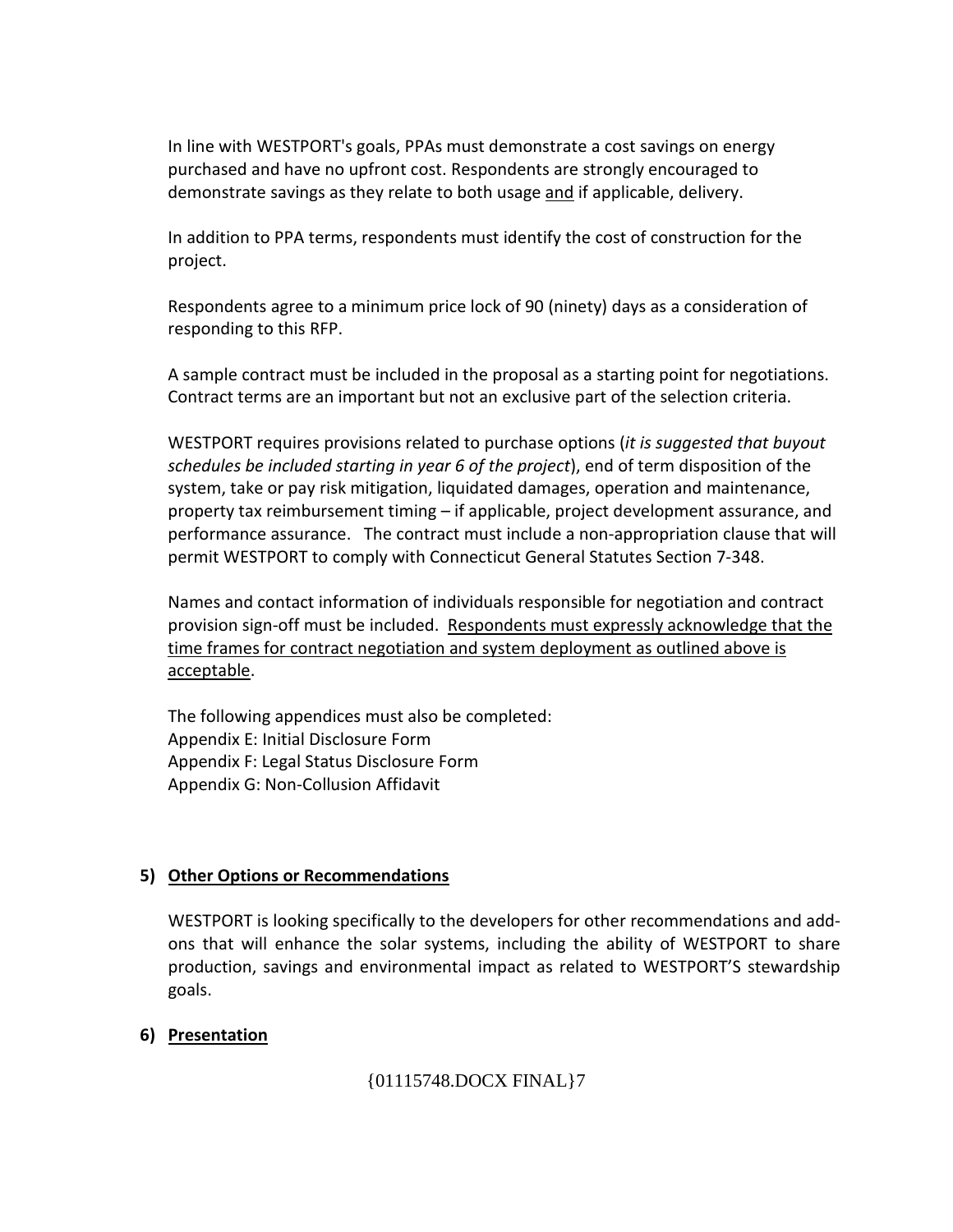Bidders that can present the information requested above, in the format requested, without requiring the evaluation team to wade through pages of sales material, will be ranked ahead of bidders that cannot. If there is additional information that you would like to include, please include any such additional information in this section.

#### *Other Vendor Requirements*

The awarded vendor shall be required to adhere to the following requirements.

#### **1) Insurance**

Before the commencement date of any contract, the vendor shall be required to furnish to WESTPORT with a certificate of insurance, with coverage as required below.

The vendor shall obtain the insurance coverages described below and maintain such coverages for the life of this agreement, from a company or companies with an A.M. Best rating of A- (VII) or better. Such insurance shall protect WESTPORT from claims that may arise out of or result from the vendor's obligations under this agreement or from the obligations of any subcontractor or any other person or entity directly or indirectly employed by said vendor or by anyone for whose acts said vendor may be liable. The vendor must require that all sub-contractors, agents and assigns procure and maintain sufficient insurance protection. The vendor shall not commence work under this agreement until all insurance required of the vendor has been procured and approved by WESTPORT.

For each policy, vendor shall, before the execution of the contract by WESTPORT, provide WESTPORT with certificates of insurance. Vendor shall provide updated certificates of insurance at least 30 days before any renewal of any such coverage. The certificates shall require notice of cancellation to WESTPORT according to policy provisions.

#### A. Workers Compensation:

Vendor shall provide workers compensation insurance required by law with employer's liability limits for at least the amounts of liability for bodily injury by accident of \$500,000 each accident and bodily injury by disease of \$500,000 including a waiver of subrogation. Full compliance with the United States Longshoremen's and Harbor Workers' Compensation Act and the Jones Act is required where applicable.

#### B. Commercial General Liability Insurance:

Vendor shall provide commercial general liability insurance including products and completed operations and including XCU coverage if applicable. Limits shall be at least: Bodily injury & property damage coverage with an occurrence limit of \$1,000,000; Personal & advertising injury limit of \$1,000,000 per occurrence; General aggregate limit of \$2,000,000 (other than products and completed operations); Products and completed operations aggregate limit of \$2,000,000. Coverage will continue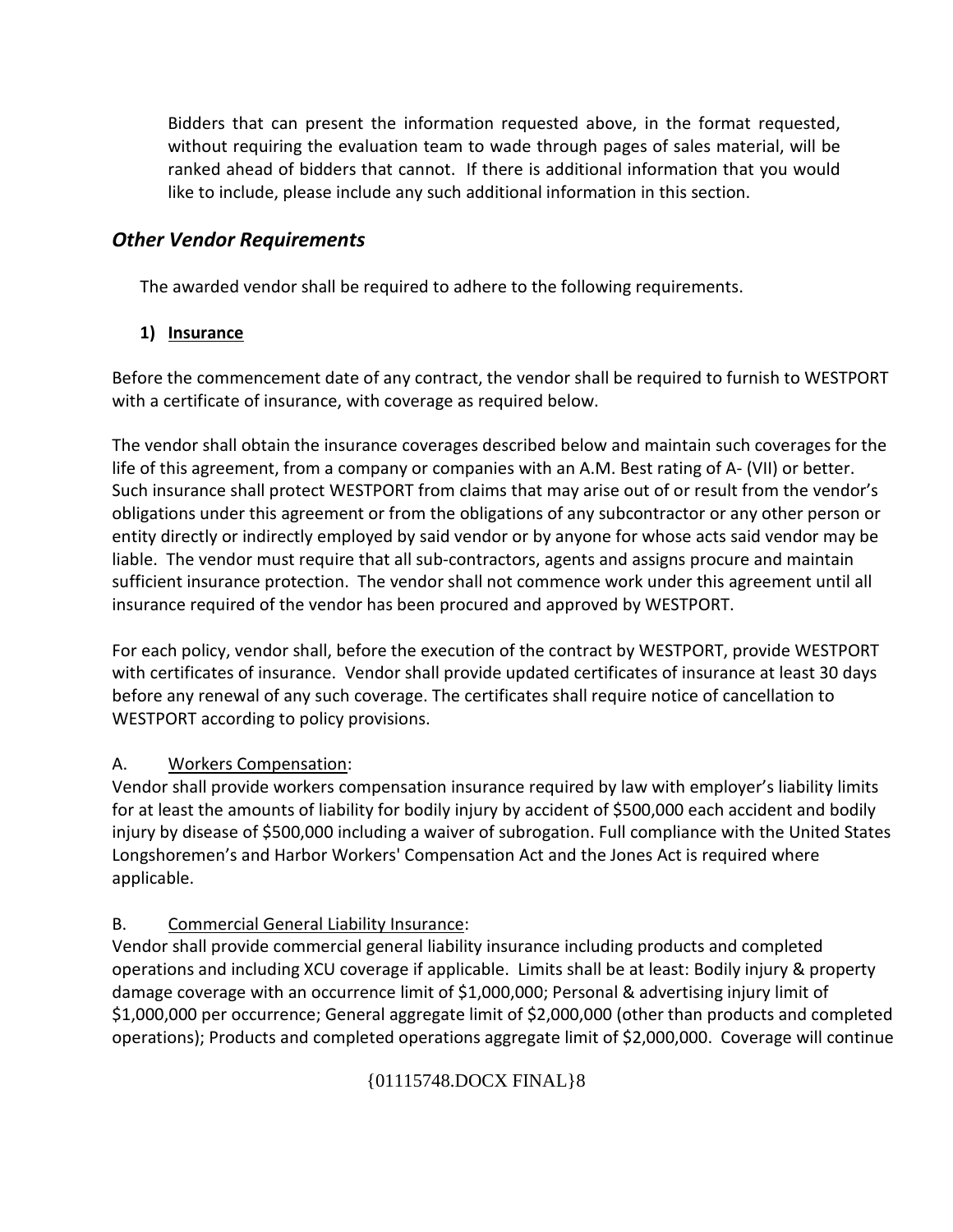three years after the completion of the work.

- The policy shall name WESTPORT as an additional insured and include ISO Form CG 2010 (04/13) and CG 2037 (04/13) or equivalent.
- Such coverage will be provided on an occurrence basis and shall be primary and shall not contribute in any way to any insurance or self insured retention carried by WESTPORT.
- The policy shall contain a waiver of subrogation in favor of WESTPORT.
- Such coverage shall contain a broad form contractual liability endorsement or wording within the policy form to comply with the hold harmless and indemnity provision(s) of all agreements between WESTPORT and the CONTRACTOR.
- A per project aggregate limit of liability endorsement shall apply for any construction contract.
- Deductible and self-insured retentions shall be declared and are subject to the approval of WESTPORT.

#### C. Commercial Automobile Insurance:

Vendor shall provide commercial automobile insurance for any owned, non-owned or hired autos, in the amount of \$1,000,000 each accident covering bodily injury and property damage on a combined single limit basis. The policy shall name WESTPORT as an additional insured and provide a waiver of subrogation.

#### D. Umbrella or Excess Liability Insurance:

Vendor shall provide an umbrella or excess liability policy in excess (without restriction or limitation) of those limits and coverages described in items (A) through (C). Such policy shall contain limits of liability in the amount of \$5,000,000 each occurrence and \$5,000,000 in the aggregate. WESTPORT reserves the right to require higher limits of umbrella or excess liability coverage depending on the scope of the contract with WESTPORT.

#### E. Property Insurance:

If the contract includes work involving the construction, renovation, repair or replacement of any structure, equipment or other property or any portion thereof, then at the option of WESTPORT, the vendor shall provide All Risk Builders Risk coverage with a limit sufficient to replace the structure, equipment and other property to be installed until such structure, equipment or other property is approved and accepted by WESTPORT. Westport shall be listed as an additional named insured on the All Risk Builders Risk policy, and a waiver of subrogation shall apply. The vendor shall assume full responsibility for its own and its employees' tools and equipment as well as for those tools and equipment of its subcontractors and their employees.

Insurance Provisions

● WESTPORT, its officers, officials, employees and agents, shall be named as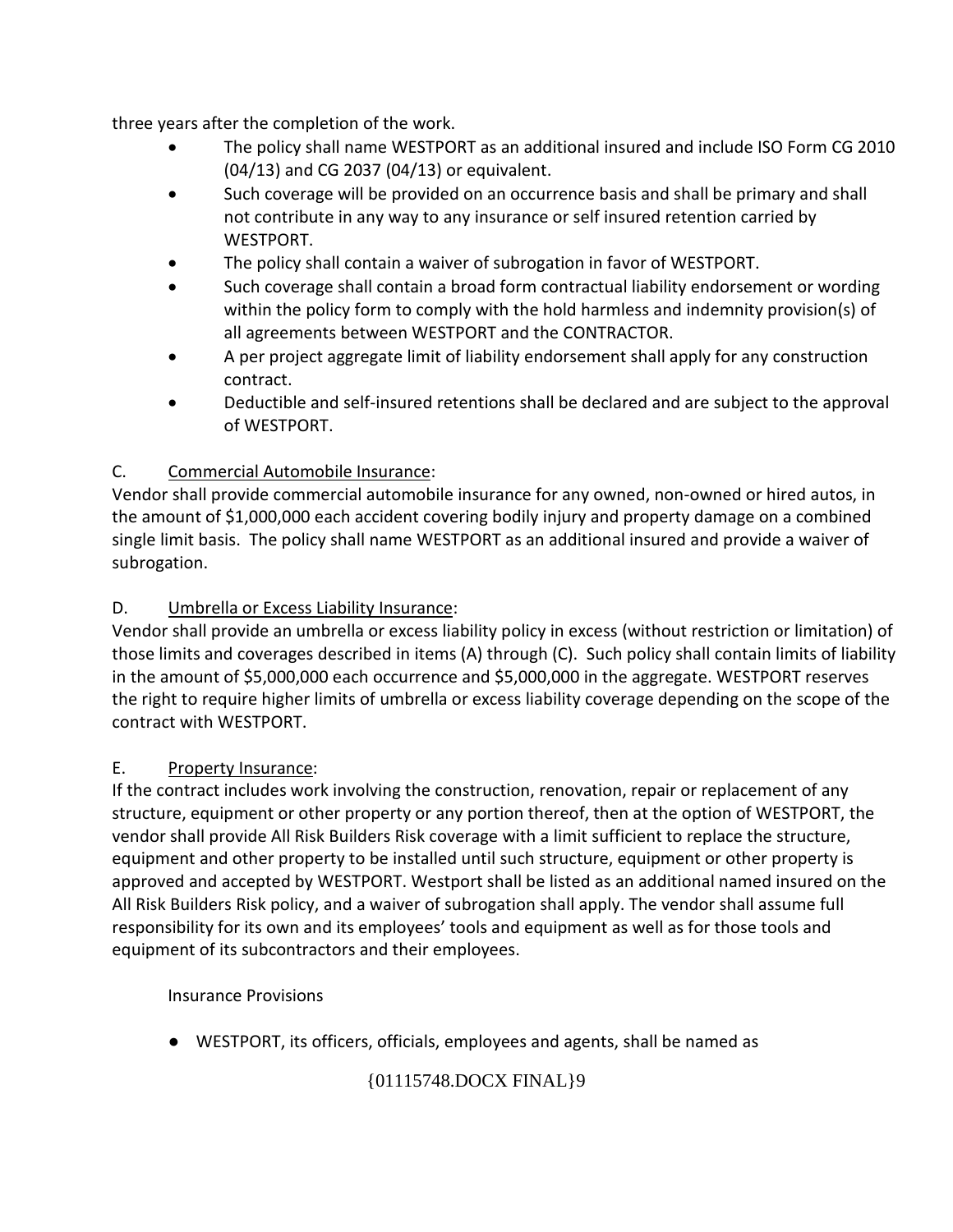Additional Insured.

- Vendor shall assume any and all deductibles in the described insurance policies.
- The vendor's insurer shall have no right of recovery or subrogation against WESTPORT and the described insurance shall be primary coverage.
- Certificates of Insurance evidencing insurance coverage required of the contractor must be filed with the Business Office before any work is commenced under this contract. All policies must contain a clause stating that the policy will not be cancelled without ten (10) days prior written notice having first been sent by the contractor, and he in turn must notify WESTPORT.

In addition:

**The insurance requirements shall apply to all Subcontractors; all policies, other than pollution legal liability insurance, shall be on the occurrence form; any exception must be authorized by WESTPORT, whose consent shall not be unreasonably withheld; acceptable evidence of coverage will be on the ACORD form or a form with the same format acceptable to each Contracting Community; all renewal certificates shall be furnished at least ten (10) business days prior to policy expiration; and Each certificate shall contain a thirty (30) day notice of cancellation.**

#### **2) Hold Harmless and Indemnification**

In addition to its obligation to provide insurance as specified above, the vendor shall indemnify, defend, save and hold harmless WESTPORT, including but not limited to, its elected officials and officers, employees, representatives and agents (collectively, the "WESTPORT Indemnified Parties") from and against all liabilities, actions, damages, claims, demands, judgments, losses, costs, expenses, suits or actions and reasonable attorneys' and consultants' fees, and will defend the WESTPORT Indemnified Parties in any suit, including appeals, for personal injury to, or death of, any person or persons, or loss or damage to property arising out of (i) the vendor's performance or nonperformance of its obligations under the contract, (ii) the breach of any obligation of the vendor contained in the contract, or (iii) any misrepresentation or breach of warranty by the vendor contained in the contract. Notwithstanding anything herein to the contrary, the vendor shall not, however, be required to reimburse, defend, hold harmless or indemnify any WESTPORT Indemnified Party for loss or claim arising out of the willful misconduct, recklessness, or negligence of such WESTPORT Indemnified Party or any third party, and the WESTPORT Indemnified Party whose willful misconduct,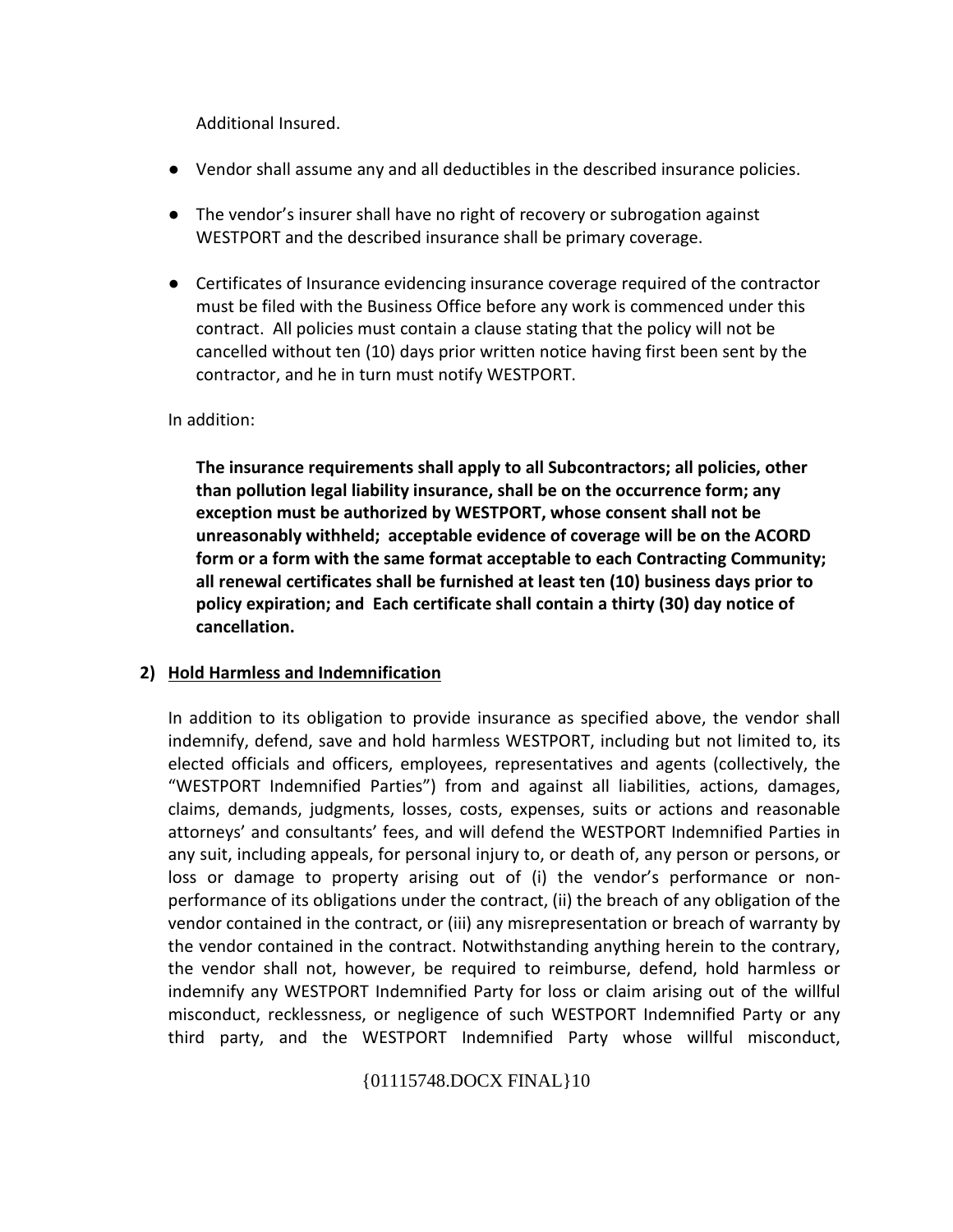recklessness, or negligence is adjudged by a court of competent jurisdiction to have caused such loss or claim will reimburse the vendor (without duplication) for the costs of defending any suit as required above. A WESTPORT Indemnified Party shall promptly notify the vendor of the assertion of any claim against it for which it may be entitled to be indemnified hereunder, shall give the vendor the opportunity to defend such claim with legal counsel reasonably acceptable to such WESTPORT Indemnified Party, and the vendor shall not settle any non-monetary aspect of such claim which may adversely affect such WESTPORT Indemnified Party without the approval of the WESTPORT Indemnified Party, which approval shall not be unreasonably withheld, conditioned or delayed. In addition to such legal counsel retained by the vendor, a WESTPORT Indemnified Party shall have the right to employ separate counsel in response to the assertion of any claim against it for which it may be entitled to indemnification hereunder, but the fees and expenses of such counsel shall be paid by the WESTPORT Indemnified Party. These indemnification provisions are for the protection of the WESTPORT Indemnified Parties only and shall not establish, of themselves, any liability to third parties. These provisions shall survive the expiration or earlier termination of the contract. In claims against any WESTPORT Indemnified Party by an employee of the vendor, a Subcontractor, anyone directly or indirectly employed by them or anyone for whose acts they may be liable, the indemnification obligation shall not be limited by a limitation on amount or type of damages, compensation or benefits payable by or for the vendor or a Subcontractor under workers' compensation acts, disability benefit acts or other employee benefit acts.

#### **3) Safety and Security**

It shall be the responsibility of the vendor to ascertain rules and regulations pertaining to safe conduct and safety of premises while in the course of performing the contract. Judgment must be exercised in complying with the terms of the contract and care shall be taken at all times to insure the safety of all concerned utilizing properly trained staff and equipment.

#### **4) Permits/Licenses and vendor Obligations**

Vendor must be licensed to perform work proposed in the proposal. Evidence of such must be submitted with the proposal. The vendor shall perform all obligations and discharge all liabilities imposed upon employers under tax, labor, wage-hour, apprenticeship, sickness, disability, unemployment compensation and insurance, old age benefits, social security and any and all such federal, state, county and local laws and regulations that shall impinge upon the contract.

#### **5) Vendor Not an Officer, Employee or Agent**

While engaged in carrying out and complying with the terms and conditions of the contract, the vendor will be an independent contractor and not an officer, employee or agent of WESTPORT.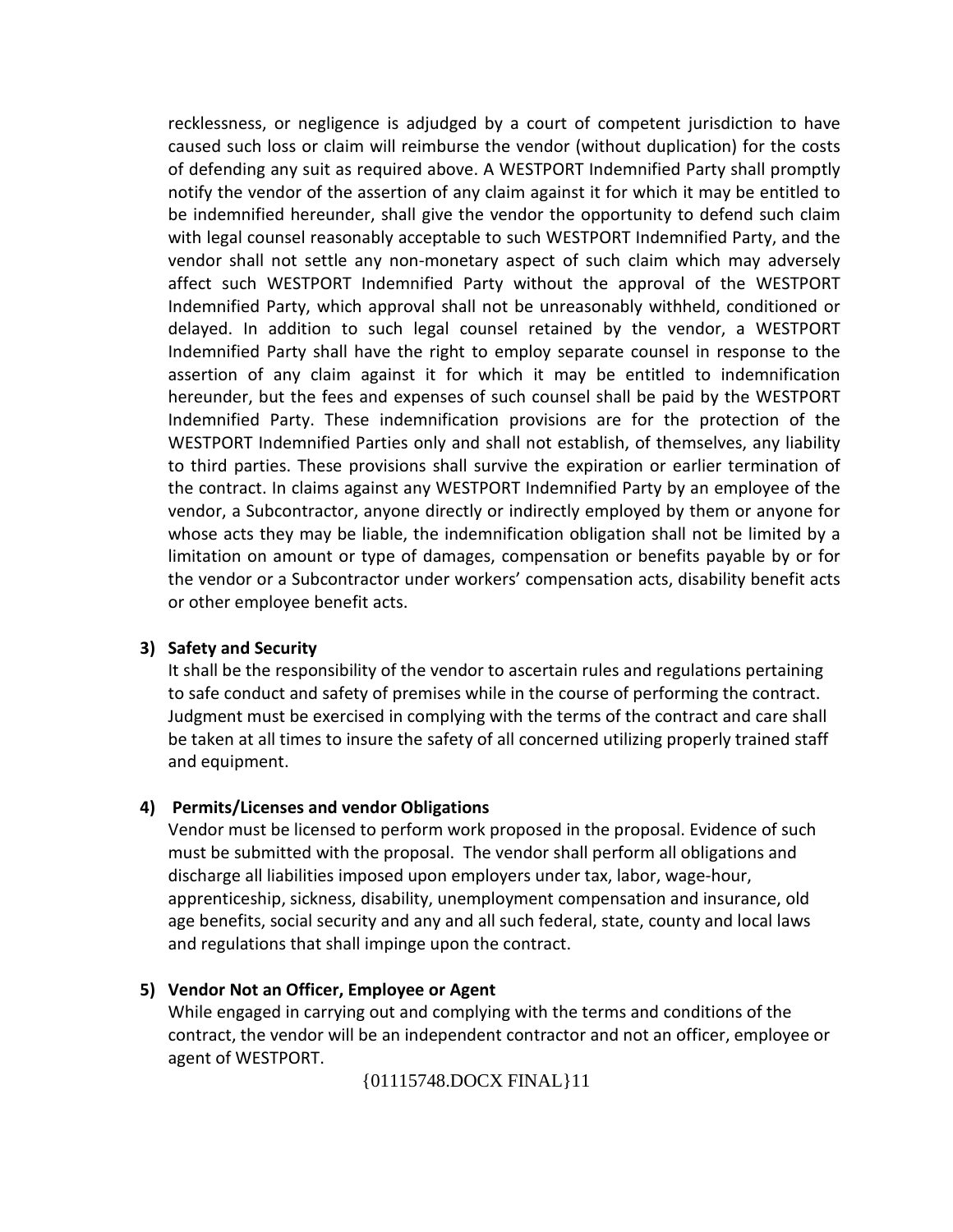#### **6) Assignment**

Vendor may not assign the contract award or any part thereof without prior written consent from WESTPORT.

#### **7) WESTPORT equipment/personnel to be supplied**

WESTPORT's basic responsibilities shall be exclusively limited to the amount paid for electricity, hosting the system on WESTPORT property and providing access to the system, (e.g. WESTPORT shall bear no upfront costs or ongoing insurance or maintenance costs).

#### *Additional Information*

WESTPORT reserves the right to request from any proposer clarification regarding their proposal or additional information that WESTPORT deems desirable.

#### *Costs*

Any and all costs incurred by each proposer in developing its proposal are the proposer's sole responsibility. WESTPORT specifically disclaims any and all liability for such costs.

#### *Proposal Ownership*

All proposals submitted shall become the property of WESTPORT and will not be returned to proposers.

#### *Miscellaneous*

It is the intent of WESTPORT to enter into a solar PPA with the successful Proposer for a term of twenty years or less, though longer terms may be considered. WESTPORT shall pay no upfront costs related to the development of solar PV systems arising from this RFP.

The successful Proposer shall provide fully managed photovoltaic services that include, but are not limited to, securing the necessary labor, services, equipment, permits and approvals to develop fully operational PV systems at agreed-upon sites. The Proposer will then commission, own, monitor, operate, and maintain the systems after installation until buyout or removal.

It is understood that while the developer shall take control/ownership of the ZRECs, that {01115748.DOCX FINAL}12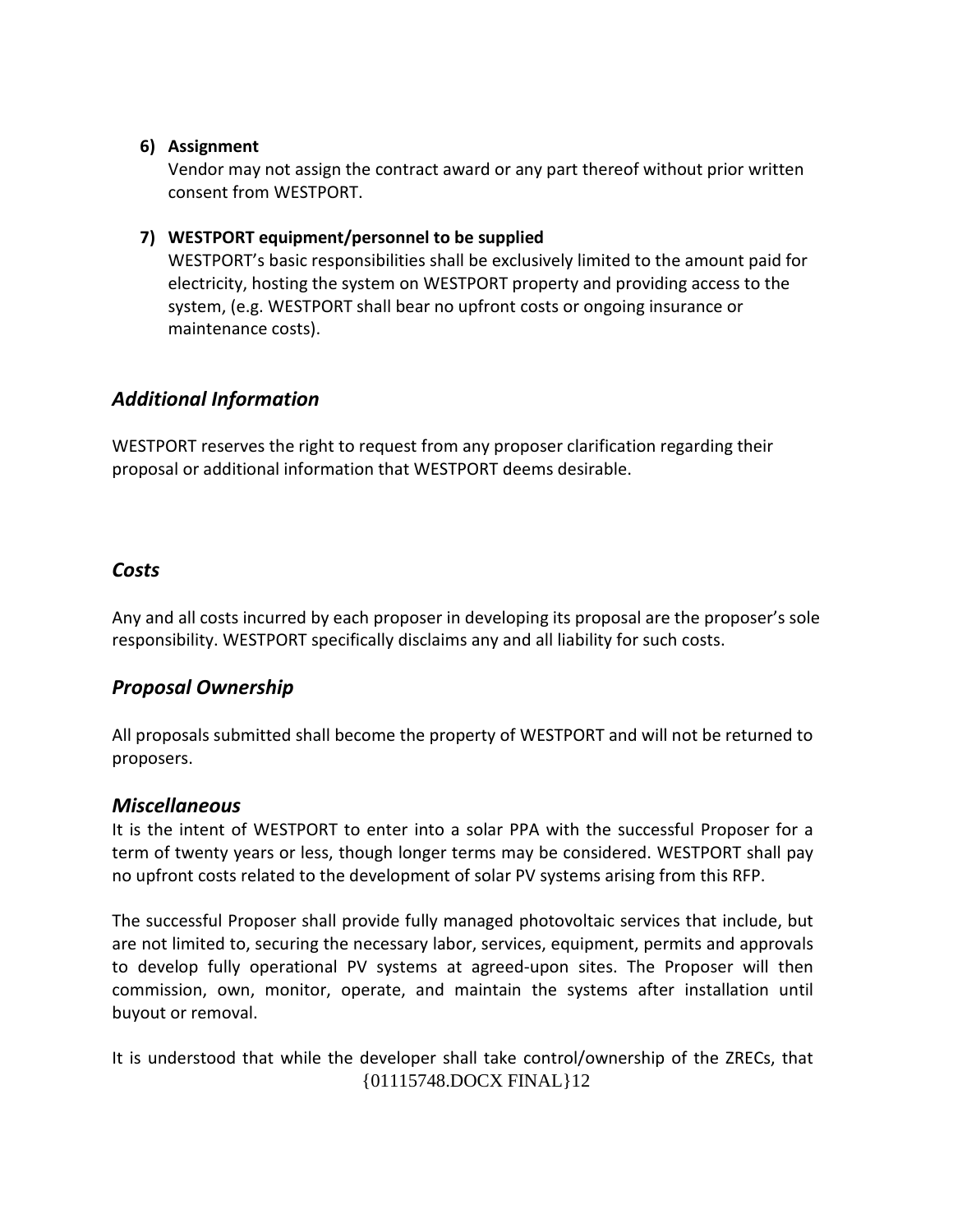WESTPORT shall be permitted to claim the environmental benefits as they pertain to WESTPORT's Net Zero goals. Additionally, the developer and WESTPORT will agree to mutually allowable language both parties may use in publicizing the project and both participate in a ribbon cutting ceremony.

WESTPORT is seeking a first lien against the system to be granted and filed on behalf of WESTPORT to protect against adverse financial circumstances which may be encountered by the system owner/operator (respondent). Any sale of said system or a security based on said system shall survive said sale or security. In the case this is not feasible WESTPORT, may at its sole discretion, accept an alternative performance assurance such as a bond, lender or parent company guarantee. WESTPORT will require a performance bond or other acceptable assurance (at WESTPORT's sole discretion) during the construction period.

WESTPORT reserves the right at its sole discretion to withdraw this RFP at any time, or should in WESTPORT's sole discretion, no appropriate proposals be received, WESTPORT may elect not to award a PPA contract and/or directly commission the construction and operate said PV systems independently.

**All applicable federal and state laws, county, bi-county, local, and municipal ordinances, and the orders, rules and regulations of all authorities having jurisdiction over the work shall apply to the contract throughout the term of the contract, and they will be deemed to be included in the contract the same as though written out in full.**

WESTPORT reserves the right to reject any or all proposals, to waive any informality in the RFP process, or to terminate the RFP process at any time, if deemed to be in WESTPORT's best interest. WESTPORT further reserves the following rights:

- 1. Not to award a contract pursuant to this RFP;
- 2. To award a contract to other than the lowest bidder or a bidder that does not respond to all items contained in this RFP;
- 3. To award contracts to more than one respondent;
- 4. To rescind an award at any time for its convenience upon written notice to the successful respondent;
- 5. To retain all proposals submitted and not permit withdrawal for a period of 90 days subsequent to the deadline for receiving proposals;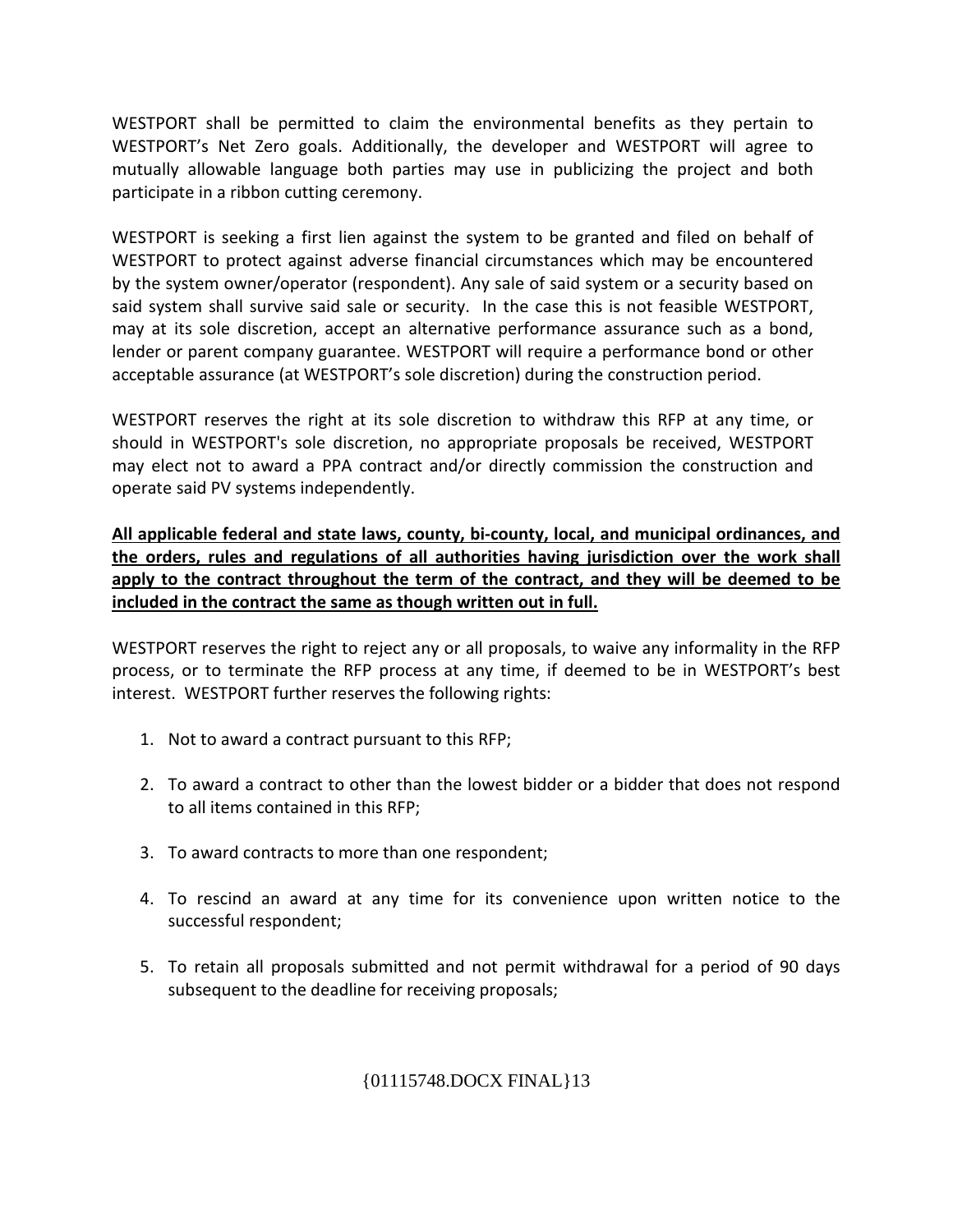- 6. To negotiate the fees proposed by all respondents and to suspend negotiations if the negotiations are not, in the opinion of WESTPORT, successfully concluded within a reasonable timeframe, as determined by WESTPORT;
- 7. To reject and not consider any proposal that does not meet the requirements of this RFP, including but not limited to incomplete proposals, proposals offering alternate or non-requested services and proposals deemed non-responsive;
- 8. Prior to award, to revise, change, alter or amend any of the instructions, terms, conditions and/or specifications in the RFP or in any attachment, addendum or drawing; and
- 9. To advertise for new proposals or to proceed otherwise in the case of rejection of all proposals.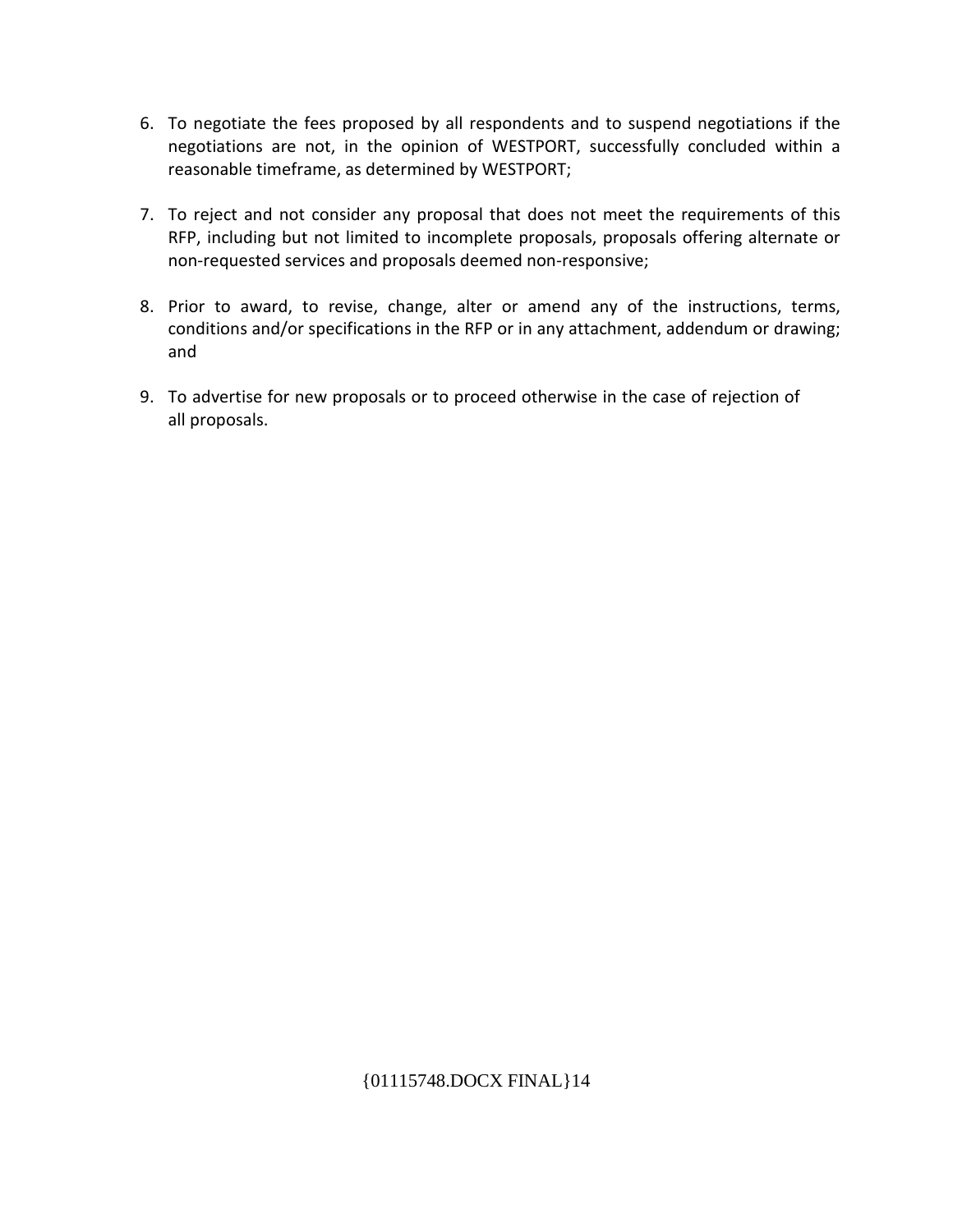## **Appendix A: Description of PV Sites**

## *Site information - Here is a list of sites and preferred locations for the solar installations.*

| Solar Site                              | kW      | <b>Address</b>  | Solar Location       | <b>ZREC Delivery</b><br><b>Term Start Date</b> |
|-----------------------------------------|---------|-----------------|----------------------|------------------------------------------------|
| Coleytown Elementary                    | 100.0   | 65 Easton Rd    | Rooftop              | 4/1/2018                                       |
| Center for Senior Act.                  | 100.0   | 21 Imperial Ave | North parking lot    | 4/1/2018                                       |
| Library                                 | 75.0    | 20 Jesup Rd     | Rooftop              | 4/1/2018                                       |
| <b>Staples High School</b>              | 100.0   | 70 North Ave    | Rooftop (pool)       | 4/1/2018                                       |
| Staples High School                     | 249.9   | 70 North Ave    | Solar shaded parking | 10/1/2018                                      |
| <b>Staples High School</b>              | 1,000.0 | 70 North Ave    | Solar shaded parking | 2018 auction*                                  |
| Bedford Middle School                   | 499.9   | 88 North Ave    | Ground mounted       | 2018 auction*                                  |
| <b>Total ZRECs</b><br><b>Contracted</b> | 624.9   |                 |                      |                                                |
| <b>Total PV gen. capacity</b>           | 2124.9  |                 |                      |                                                |

\*ZREC application required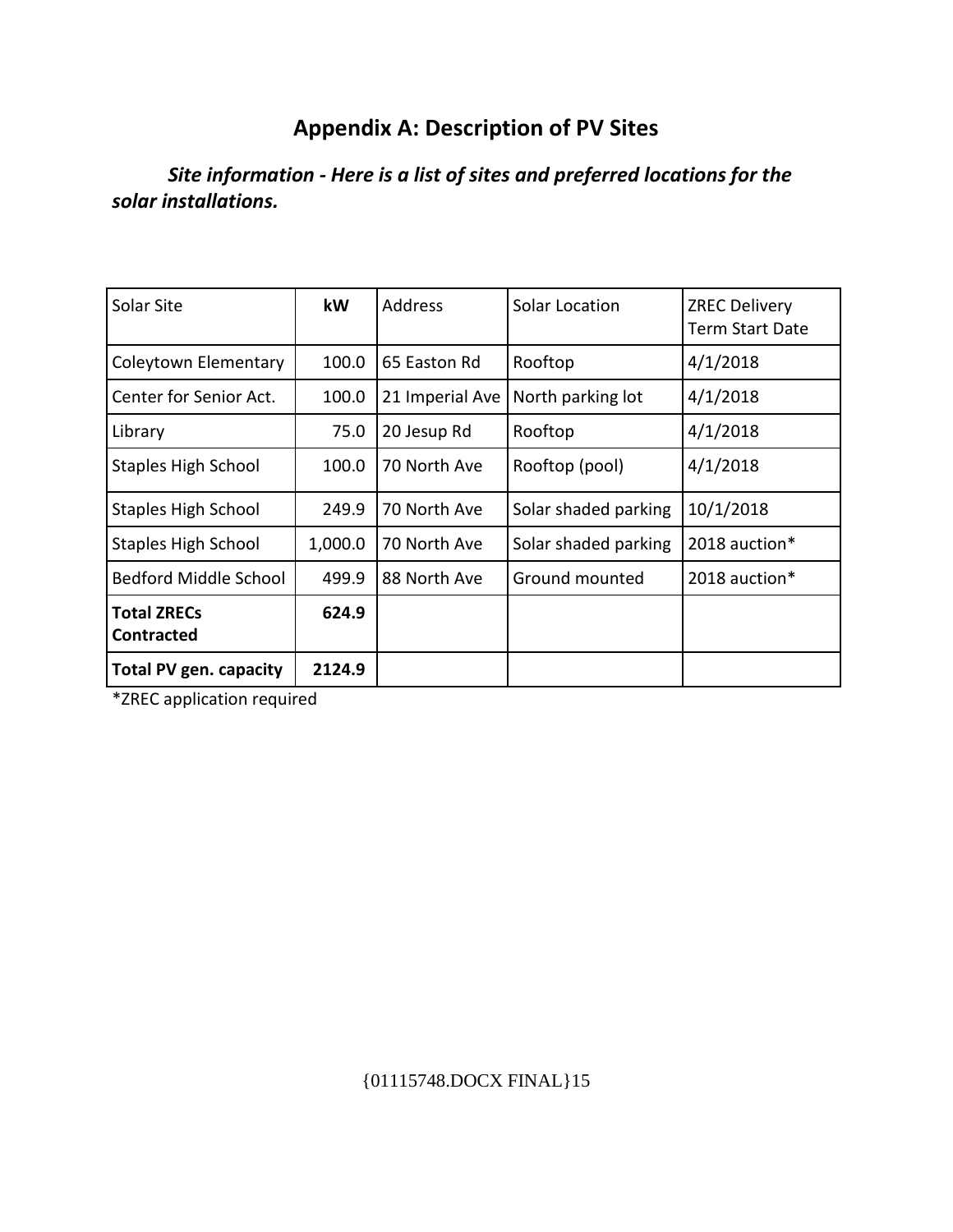

**STAPLES HIGH SCHOOL**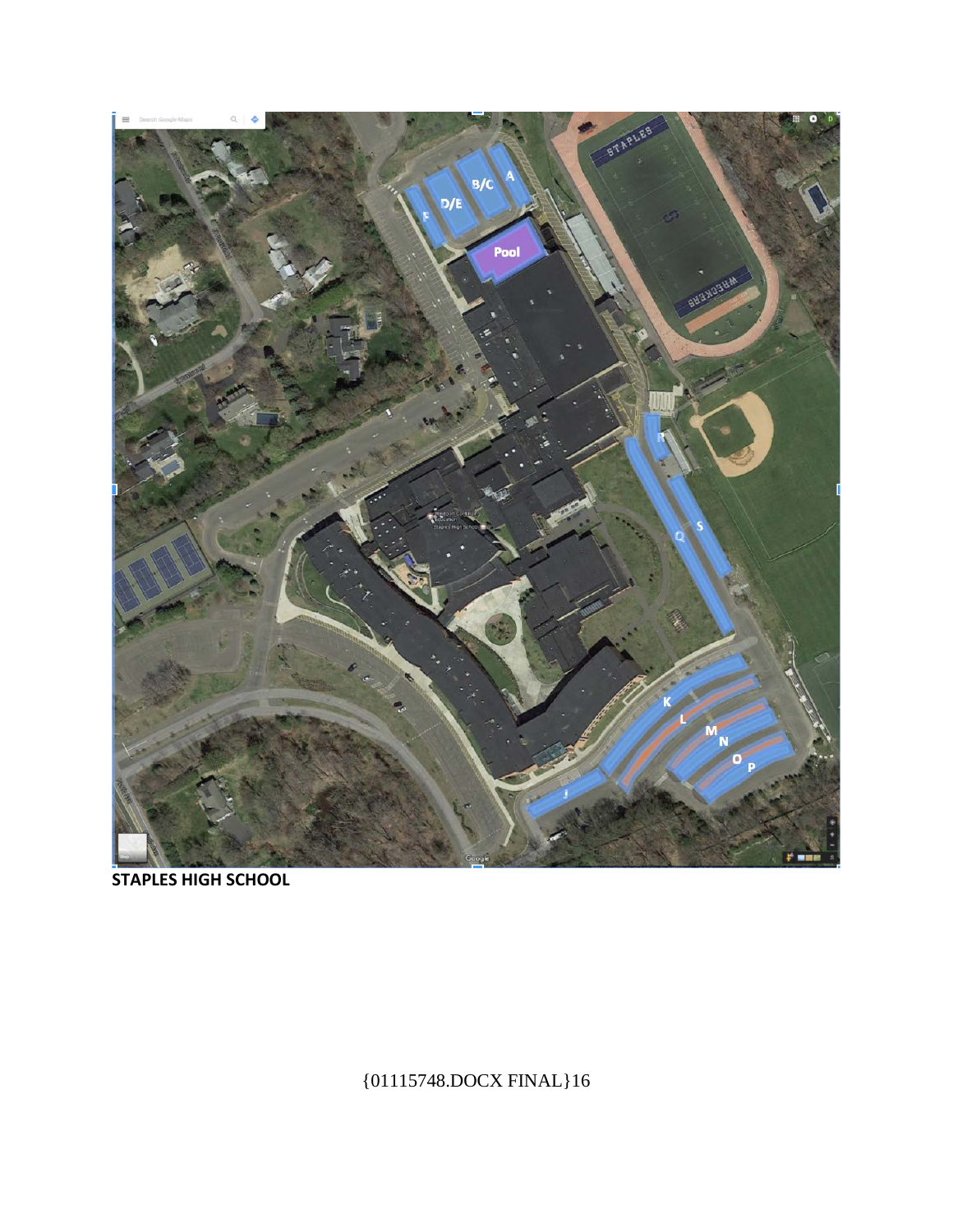



**BEDFORD MIDDLE SCHOOL**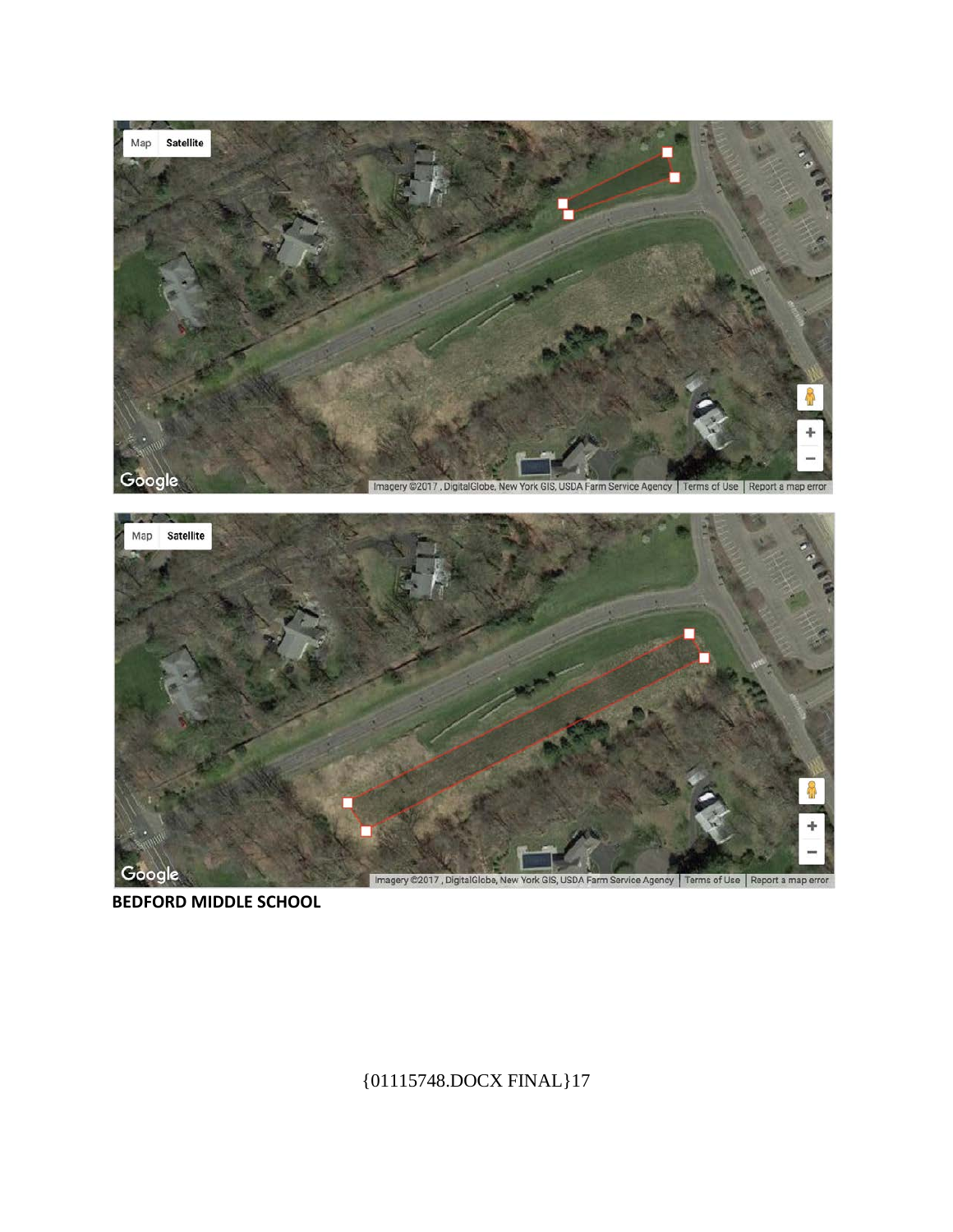

**COLEYTOWN ELEMENTARY SCHOOL**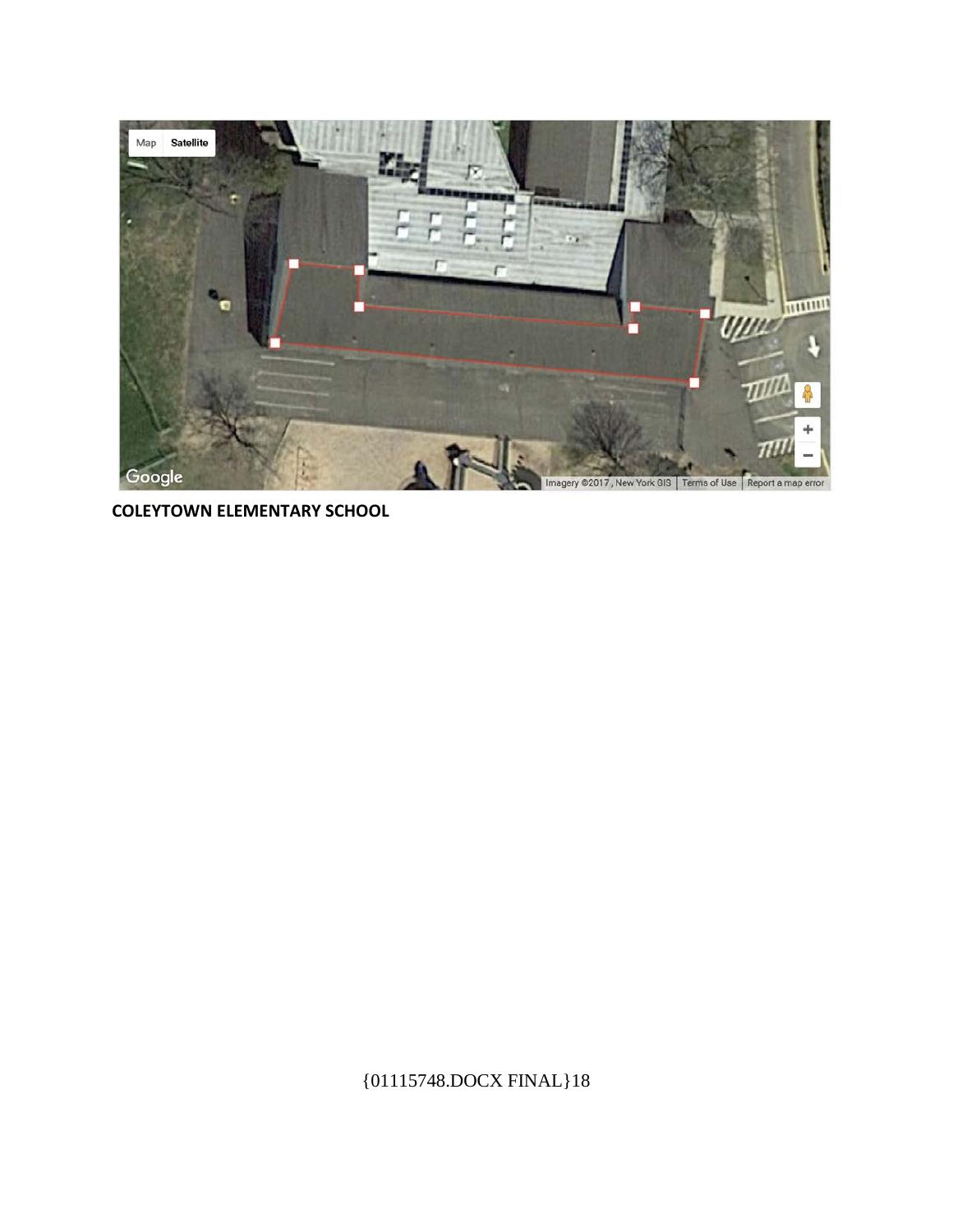## {01115748.DOCX FINAL}19

#### **WESTPORT LIBRARY**



**WESTPORT CENTER FOR SENIOR ACTIVITIES** 

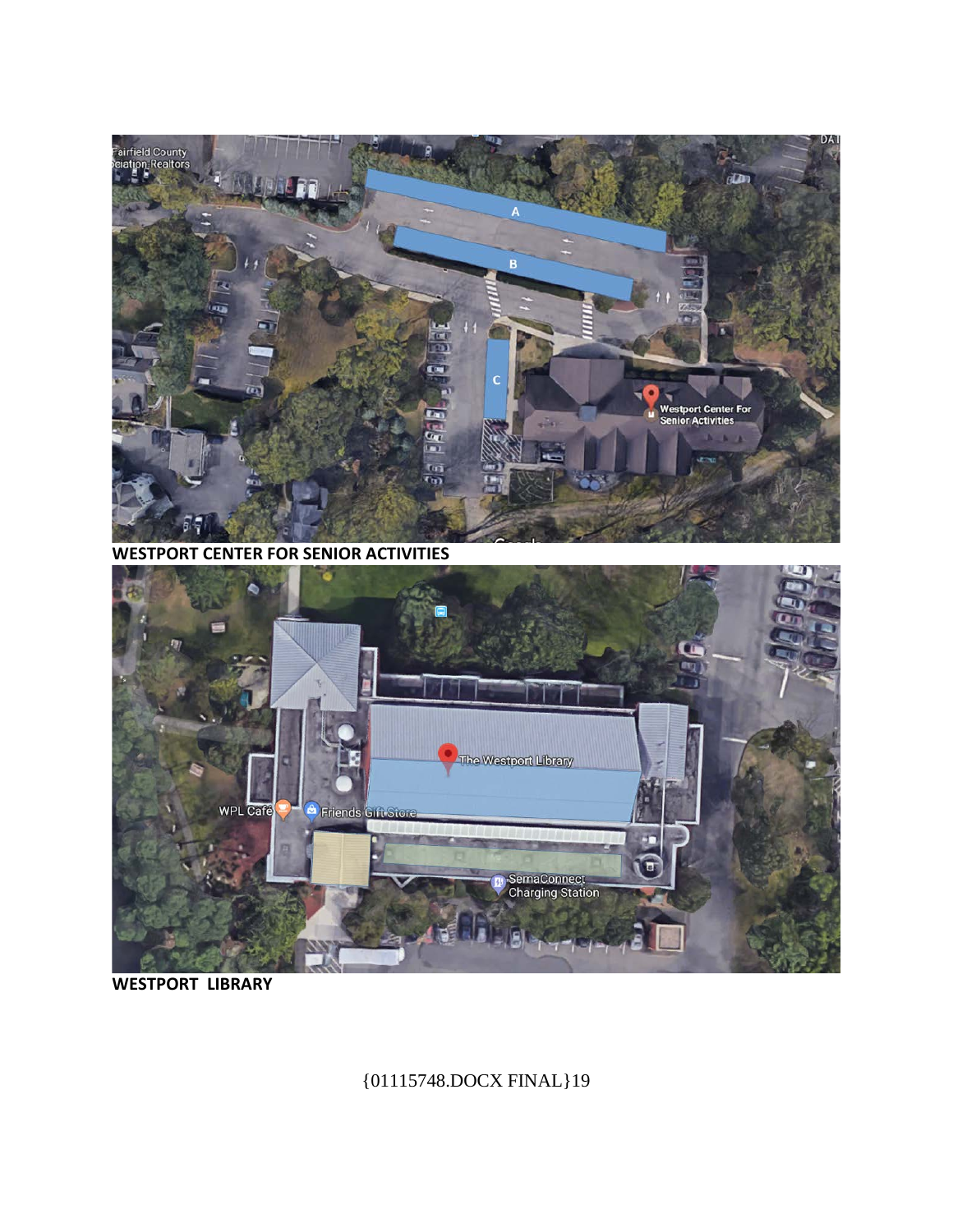## **Appendix B: Service Agreement**

We received and executed ZREC contracts for the following beneficial meters in WESTPORT. Included are sites requiring ZREC applications.

| <b>SITE</b>                                   | <b>ACCT#</b> | <b>Utility</b> | <b>CAPACITY</b> | <b>ZREC</b> | <b>Delivery</b>   |
|-----------------------------------------------|--------------|----------------|-----------------|-------------|-------------------|
|                                               |              |                |                 | Rate        | <b>Term Start</b> |
|                                               |              |                |                 |             | Date              |
| Coleytown<br>Elementary                       | 51645434093  | Eversource     | 100 kW (AC)     | \$103.07    | 4/1/2018          |
| <b>Center for Senior</b><br><b>Activities</b> | 51505553008  | Eversource     | 100 kW (AC)     | \$103.07    | 4/1/2018          |
| <b>Westport Library</b>                       | 51807743018  | Eversource     | 75 kW (AC)      | \$103.07    | 4/1/2018          |
| <b>Staples High</b><br>School                 | 51092734086  | Eversource     | 249.9kW (AC)    | \$94.00     | 10/1/2018         |
| <b>Staples High</b><br>School                 | 51355223017  | Eversource     | 100kW (AC)      | \$103.07    | 4/1/2018          |
| <b>Staples High</b><br>School                 |              | Eversource     | 100kW(AC)       | pending     |                   |
| <b>Bedford Middle</b><br>School               |              | Eversource     | 499kW(AC)       | pending     |                   |

*Please note that the delivery start date has begun for some sites and WESTPORT asks developers to propose a plan that will focus on building and bringing these systems online first/as soon as possible.*

## **Appendix C: Annual Loads**

Here we report the historical average annual load for the five meters:

| <b>SITE</b>  | <b>Annual Use</b><br>(kWh) | Proposed<br>Solar<br>(kW) | <b>Expected</b><br>Solar (kWh) | Projected<br>Coverage (%) |
|--------------|----------------------------|---------------------------|--------------------------------|---------------------------|
| Coleytown El | 597,440                    | 100                       | 140,000                        | 23                        |

<sup>{01115748.</sup>DOCX FINAL}20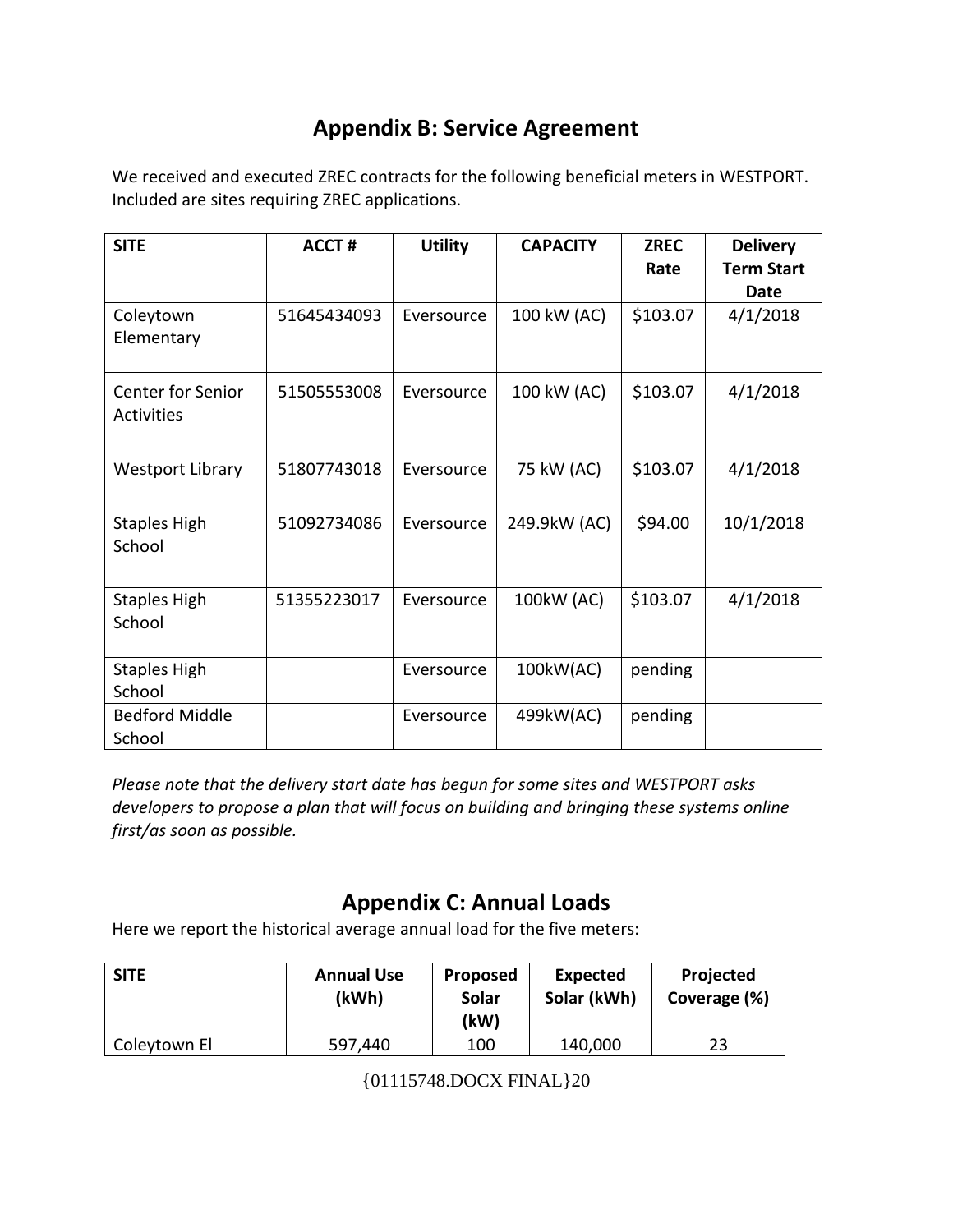| Staples High (I)       | 5,636,401        | 349.9 | 490,000 |     |
|------------------------|------------------|-------|---------|-----|
| <b>Staples High</b>    | (included above) | TBD   | TBD     | TBD |
| Center for Senior Act. | 210,100          | 100   | 140,000 | 66  |
| Library                | 676,000          | 75.   | 100,000 | 15  |
| <b>Bedford Middle</b>  | 1745280          | TBD   | TBD     | TBD |
| School                 |                  |       |         |     |

\*TBD: Dependent on system size

## **Appendix D: PROPOSAL FORM**

WESTPORT – On-site Solar PV *(This sheet must be completed)* Photovoltaic Module: Manufacturer(s) (or equivalent): \_\_\_\_\_\_\_\_\_\_\_\_\_\_\_\_\_\_\_\_\_\_\_\_\_\_\_\_\_\_\_\_\_\_\_\_\_\_\_\_\_\_\_\_\_\_\_\_\_\_\_ Model(s) (or equivalent): <u>with a set of the set of the set of the set of the set of the set of the set of the set of the set of the set of the set of the set of the set of the set of the set of the set of the set of the s</u> Quantity (panels):\_\_\_\_\_\_\_\_\_\_\_\_\_\_\_\_\_\_\_\_\_\_\_\_\_\_\_\_\_\_\_\_\_\_\_\_\_\_\_\_\_\_\_\_\_\_\_\_\_\_\_\_\_\_\_\_\_\_\_\_\_\_\_ Canopy System/Design: \_\_\_\_\_\_\_\_\_\_\_\_\_\_\_\_\_\_\_\_\_\_\_\_\_\_\_\_\_\_\_\_\_\_\_\_\_\_\_\_\_\_\_\_\_\_\_\_\_\_\_\_\_\_\_\_\_\_ Racking/Mounting System: **Example 2018** Inverter: Manufacturer (or equivalent):\_\_\_\_\_\_\_\_\_\_\_\_\_\_\_\_\_\_\_\_\_\_\_\_\_\_\_\_\_\_\_\_\_\_\_\_\_\_\_\_\_\_\_\_\_\_\_\_\_\_\_\_\_ Quantity: \_\_\_\_\_\_\_\_\_\_\_\_\_\_\_\_\_\_\_\_\_\_\_\_\_\_\_\_\_\_\_\_\_\_\_\_\_\_\_\_\_\_\_\_\_\_\_\_\_\_\_\_\_\_\_\_\_\_\_\_\_\_\_\_\_\_\_\_\_ Model (or equivalent):\_\_\_\_\_\_\_\_\_\_\_\_\_\_\_\_\_\_\_\_\_\_\_\_\_\_\_\_\_\_\_\_\_\_\_\_\_\_\_\_\_\_\_\_\_\_\_\_\_\_\_\_\_\_\_\_\_\_\_ PV Monitoring System: Cost  $\frac{\zeta}{\text{N}}$  + S/kilowatt  $\frac{\zeta}{\text{N}}$ Generating Equipment:  $\begin{matrix} \xi & \xi \\ \xi & \xi \end{matrix}$   $\begin{matrix} \xi & \xi \\ \xi & \xi \end{matrix}$ Engineering & Permitting: \$\_\_\_\_\_\_\_\_\_\_\_\_\_ \$\_\_\_\_\_\_\_\_\_\_\_\_\_ \$\_\_\_\_\_\_\_\_\_\_\_\_\_ Construction & Installation \$\_\_\_\_\_\_\_\_\_\_\_\_\_ \$\_\_\_\_\_\_\_\_\_\_\_\_\_ \$\_\_\_\_\_\_\_\_\_\_\_\_\_ **TOTAL \$\_\_\_\_\_\_\_\_\_\_\_\_\_ \$\_\_\_\_\_\_\_\_\_\_\_\_\_ \$\_\_\_\_\_\_\_\_\_\_\_\_\_**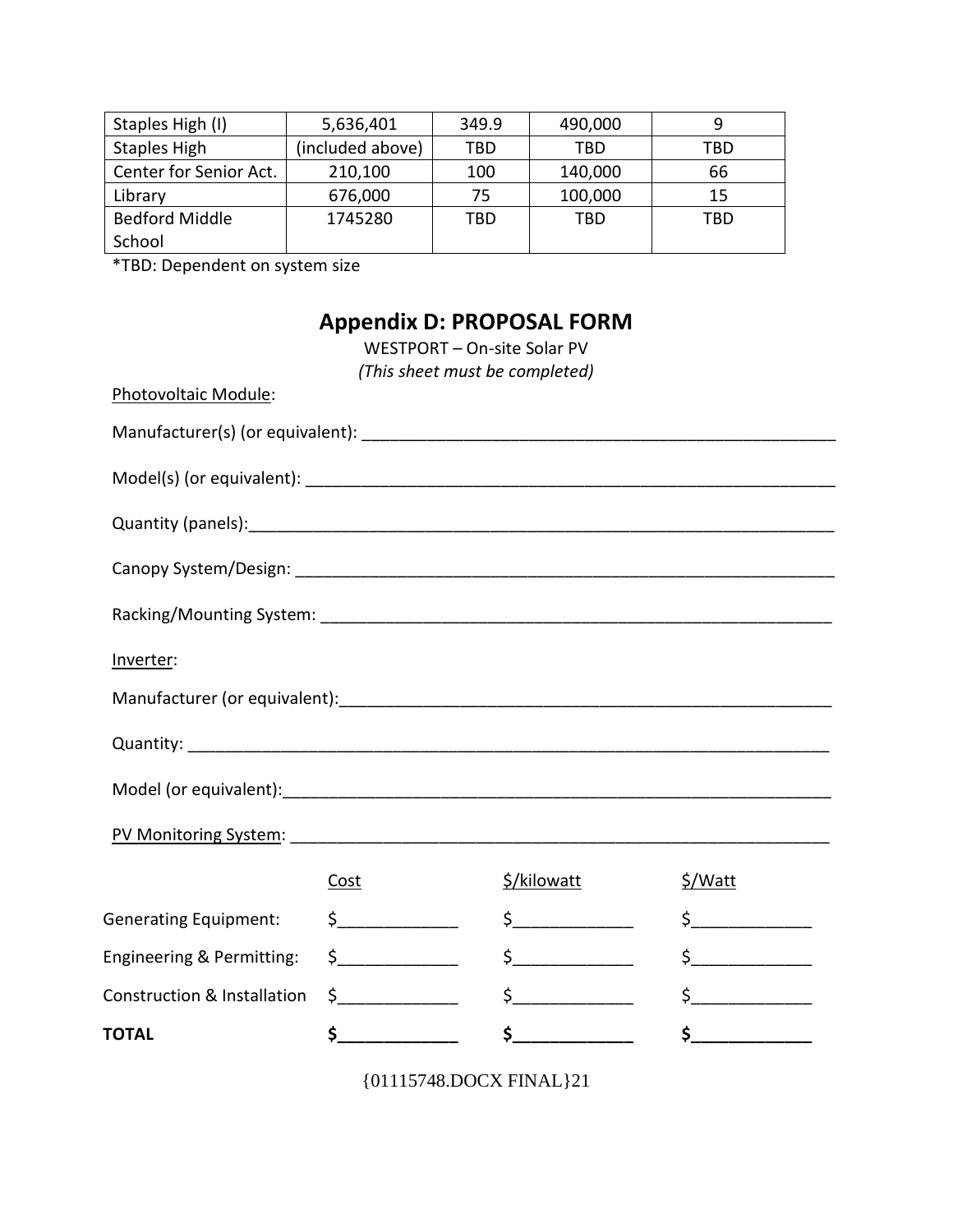|    | Operations & Maintenance \$_____________/yr                                                                                                                                                                                                      |  | $\frac{1}{2}$                              | \$                                                                                                                                                                                                                                                                                                                                                                                                                                                                                                                                                                                                                                                                                                                                                                                                                 |
|----|--------------------------------------------------------------------------------------------------------------------------------------------------------------------------------------------------------------------------------------------------|--|--------------------------------------------|--------------------------------------------------------------------------------------------------------------------------------------------------------------------------------------------------------------------------------------------------------------------------------------------------------------------------------------------------------------------------------------------------------------------------------------------------------------------------------------------------------------------------------------------------------------------------------------------------------------------------------------------------------------------------------------------------------------------------------------------------------------------------------------------------------------------|
|    | kW Capacity:                                                                                                                                                                                                                                     |  | kW (STC) __________ kW (PTC) _______       |                                                                                                                                                                                                                                                                                                                                                                                                                                                                                                                                                                                                                                                                                                                                                                                                                    |
|    |                                                                                                                                                                                                                                                  |  |                                            | Projected Annual AC Production: kWh at the meter_____________ (guaranteed % _____)                                                                                                                                                                                                                                                                                                                                                                                                                                                                                                                                                                                                                                                                                                                                 |
|    | Proposed PPA Price/Escalator \$_________________ Escalator (if any) ____________                                                                                                                                                                 |  |                                            |                                                                                                                                                                                                                                                                                                                                                                                                                                                                                                                                                                                                                                                                                                                                                                                                                    |
|    | Interconnection Allowance to be included in the PPA Price \$                                                                                                                                                                                     |  |                                            |                                                                                                                                                                                                                                                                                                                                                                                                                                                                                                                                                                                                                                                                                                                                                                                                                    |
|    |                                                                                                                                                                                                                                                  |  | <b>Appendix E: Initial Disclosure Form</b> | **Respondents must attach a detailed site plan of all arrays identifying the corresponding ZREC.                                                                                                                                                                                                                                                                                                                                                                                                                                                                                                                                                                                                                                                                                                                   |
| 1. | Exceptions to the RFP<br>This proposal does not take exception to any requirement of the RFP.                                                                                                                                                    |  |                                            |                                                                                                                                                                                                                                                                                                                                                                                                                                                                                                                                                                                                                                                                                                                                                                                                                    |
| 2. | <b>State Debarment List</b><br>Is the Proposer on the State of Connecticut's Debarment List?<br>$\rule{1em}{0.15mm}$ Yes<br><b>No</b>                                                                                                            |  |                                            |                                                                                                                                                                                                                                                                                                                                                                                                                                                                                                                                                                                                                                                                                                                                                                                                                    |
| 3. | Occupational Safety and Health Law Violations<br>the three-year period preceding the proposal?<br>______ Yes (Note: if "yes," attach a sheet fully describing each such matter.)<br><b>No.</b>                                                   |  |                                            | Has the Proposer or any firm, corporation, partnership or association in which it has an interest (1) been cited<br>for three (3) or more willful or serious violations of any occupational safety and health act or of any standard,<br>order or regulation promulgated pursuant to such act, during the three-year period preceding the proposal<br>(provided such violations were cited in accordance with the provisions of any state occupational safety and<br>health act or the Occupational Safety and Health Act of 1970, and not abated within the time fixed by the<br>citation and such citation has not been set aside following appeal to the appropriate agency or court having<br>jurisdiction) or (2) received one or more criminal convictions related to the injury or death of any employee in |
| 4. | Arbitration/Litigation<br>recent ten (10) years in any resolved or pending arbitration or litigation?<br>_______ Yes (Note: if "yes," attach a sheet fully describing each such matter.)<br>$\frac{1}{\sqrt{1-\frac{1}{2}}}\sqrt{1-\frac{1}{2}}$ |  |                                            | Has either the Proposer or any of its principals (regardless of place of employment) been involved for the most                                                                                                                                                                                                                                                                                                                                                                                                                                                                                                                                                                                                                                                                                                    |
| 5. | <b>Criminal Proceedings</b><br>criminal proceedings?<br>[Note: if "yes," attach a sheet fully describing each such matter.)<br><b>No.</b>                                                                                                        |  |                                            | Has the Proposer or any of its principals (regardless of place of employment) ever been the subject of any                                                                                                                                                                                                                                                                                                                                                                                                                                                                                                                                                                                                                                                                                                         |
| 6. | Ethics and Offenses in Public Project or Contracts                                                                                                                                                                                               |  |                                            | Has either the Proposer or any of its principals (regardless of place of employment) ever been found to have                                                                                                                                                                                                                                                                                                                                                                                                                                                                                                                                                                                                                                                                                                       |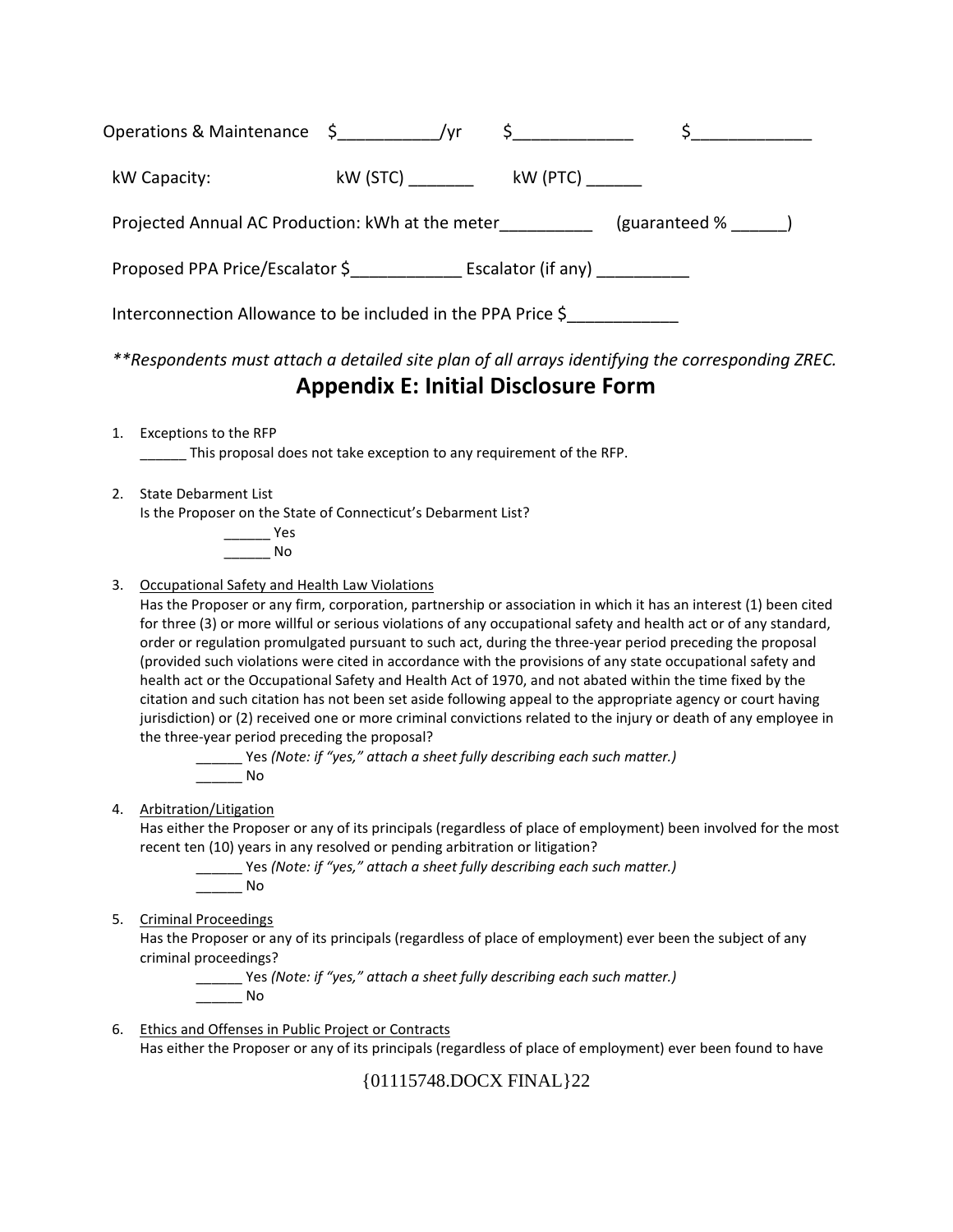violated any state or local ethics law, regulation, ordinance, code, policy or standard, or to have committed any other offense arising out of the submission of proposals or bids or the performance of work on public works Project or contracts?

\_\_\_\_\_\_ Yes *(Note: if "yes," attach a sheet fully describing each such matter.)* \_\_\_\_\_\_ No

NOTE: *In order to be considered a valid proposal this document must be signed by an authorized officer or owner of the business entity that is submitting the proposal. Such signature constitutes the proposer's representations that it has read, understood and fully accepted each and every provision of each document comprising the RFP unless an exception is described above.*

| BY           | TITLE: |  |
|--------------|--------|--|
| (PRINT NAME) |        |  |
|              |        |  |
|              | DATE:  |  |

(SIGNATURE)

## **Appendix F: Legal Status Disclosure Form**

Complete the applicable section below, attaching a separate sheet if you need additional space, and sign this form.

| IF A SOLELY OWNED BUSINESS:                                            |                                                                                                               |
|------------------------------------------------------------------------|---------------------------------------------------------------------------------------------------------------|
| Proposer's Full Legal Name:                                            |                                                                                                               |
| <b>Street Address:</b>                                                 |                                                                                                               |
| <b>Mailing Address:</b>                                                |                                                                                                               |
| Owner's Full Legal Name:                                               |                                                                                                               |
|                                                                        | Number of years engaged in business under sole proprietor or trade name:                                      |
| Does the Proposer have a "permanent place of business" in Connecticut? |                                                                                                               |
|                                                                        |                                                                                                               |
|                                                                        | * If yes, please state the full street address (not a post office box) of that "permanent place of business." |
| <b>IF A CORPORATION:</b>                                               |                                                                                                               |
| Proposer's Full Legal Name:                                            |                                                                                                               |
| <b>Street Address:</b>                                                 |                                                                                                               |
| <b>Mailing Address:</b>                                                |                                                                                                               |
| Owner's Full Legal Name:                                               |                                                                                                               |
|                                                                        |                                                                                                               |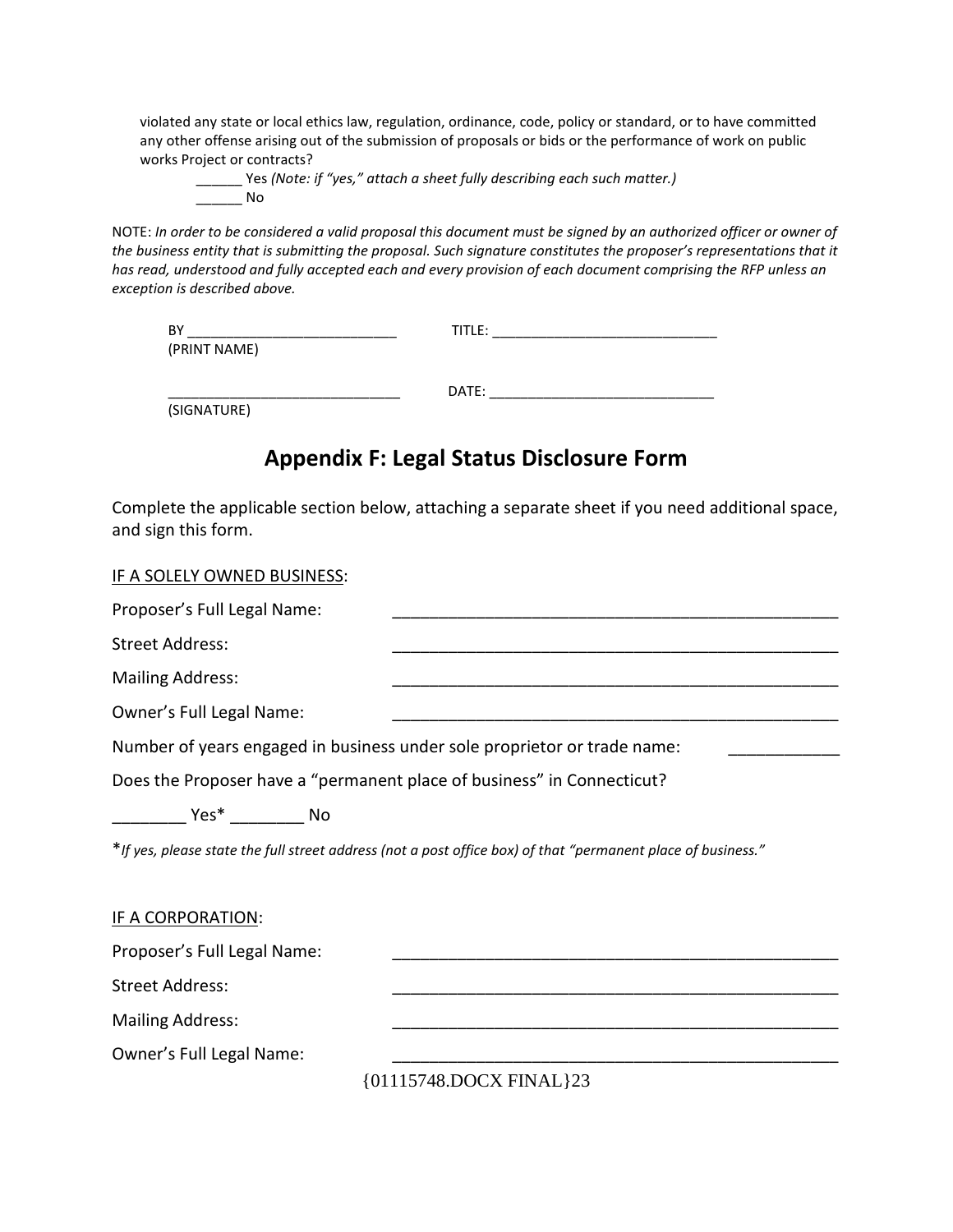| Number of years engaged in business:                  |           |                                                                                                               |
|-------------------------------------------------------|-----------|---------------------------------------------------------------------------------------------------------------|
| <b>Names of Current Officers</b>                      |           |                                                                                                               |
| President/CEO                                         | Secretary | <b>Chief Financial Officer</b>                                                                                |
|                                                       |           | Does the Proposer have a "permanent place of business" in Connecticut?                                        |
|                                                       |           |                                                                                                               |
|                                                       |           | * If yes, please state the full street address (not a post office box) of that "permanent place of business." |
|                                                       |           |                                                                                                               |
|                                                       |           |                                                                                                               |
| IF A LIMITED LIABILITY COMPANY:                       |           |                                                                                                               |
| Proposer's Full Legal Name:<br><b>Street Address:</b> |           |                                                                                                               |
| <b>Mailing Address:</b>                               |           |                                                                                                               |
|                                                       |           |                                                                                                               |
| Owner's Full Legal Name:                              |           |                                                                                                               |
| Number of years engaged in business:                  |           |                                                                                                               |
| Names of Current Manager(s) and Member(s)             |           |                                                                                                               |
| Name & Title (if any)                                 |           | Residential Address (street only)                                                                             |
|                                                       |           |                                                                                                               |
| Name & Title (if any)                                 |           | Residential Address (street only)                                                                             |
|                                                       |           |                                                                                                               |
| Name & Title (if any)                                 |           | Residential Address (street only)                                                                             |
|                                                       |           | Does the Proposer have a "permanent place of business" in Connecticut?                                        |
|                                                       |           |                                                                                                               |
|                                                       |           | * If yes, please state the full street address (not a post office box) of that "permanent place of business." |
|                                                       |           |                                                                                                               |
| <u>IF A PARTNERSHIP:</u>                              |           |                                                                                                               |
| Proposer's Full Legal Name:                           |           |                                                                                                               |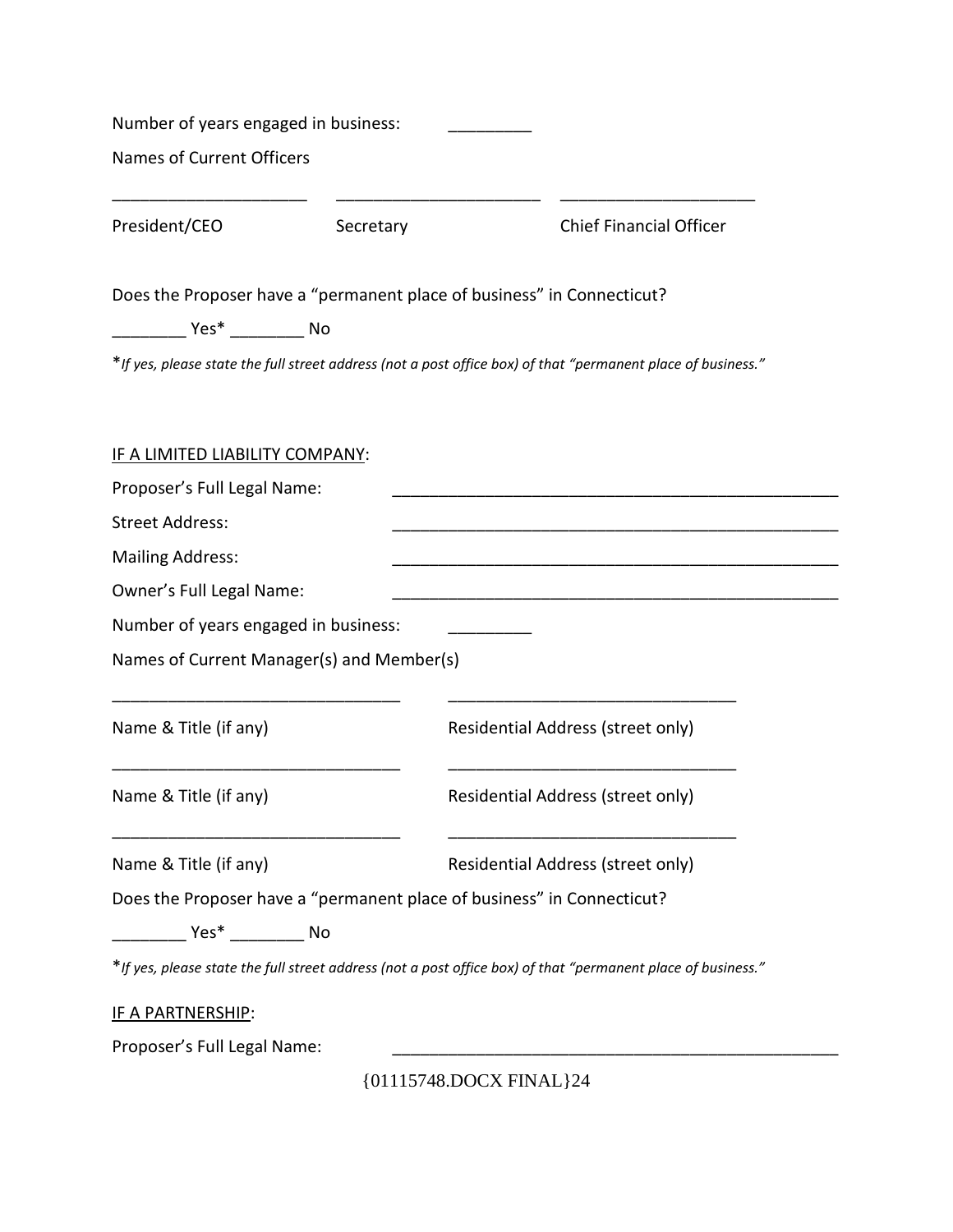| <b>Street Address:</b>                                                 |                                   |
|------------------------------------------------------------------------|-----------------------------------|
| <b>Mailing Address:</b>                                                |                                   |
| Owner's Full Legal Name:                                               |                                   |
| Number of years engaged in business:                                   |                                   |
| <b>Names of Current Partners</b>                                       |                                   |
| Name & Title (if any)                                                  | Residential Address (street only) |
| Name & Title (if any)                                                  | Residential Address (street only) |
| Name & Title (if any)                                                  | Residential Address (street only) |
| Does the Proposer have a "permanent place of business" in Connecticut? |                                   |
| Yes* No                                                                |                                   |
|                                                                        |                                   |
| Proposer's Full Legal Name                                             |                                   |
| Name and Title of Proposer's Authorized Representative (print)         |                                   |
|                                                                        |                                   |
| Proposer's Representative, Duly Authorized (signature)                 |                                   |

Date